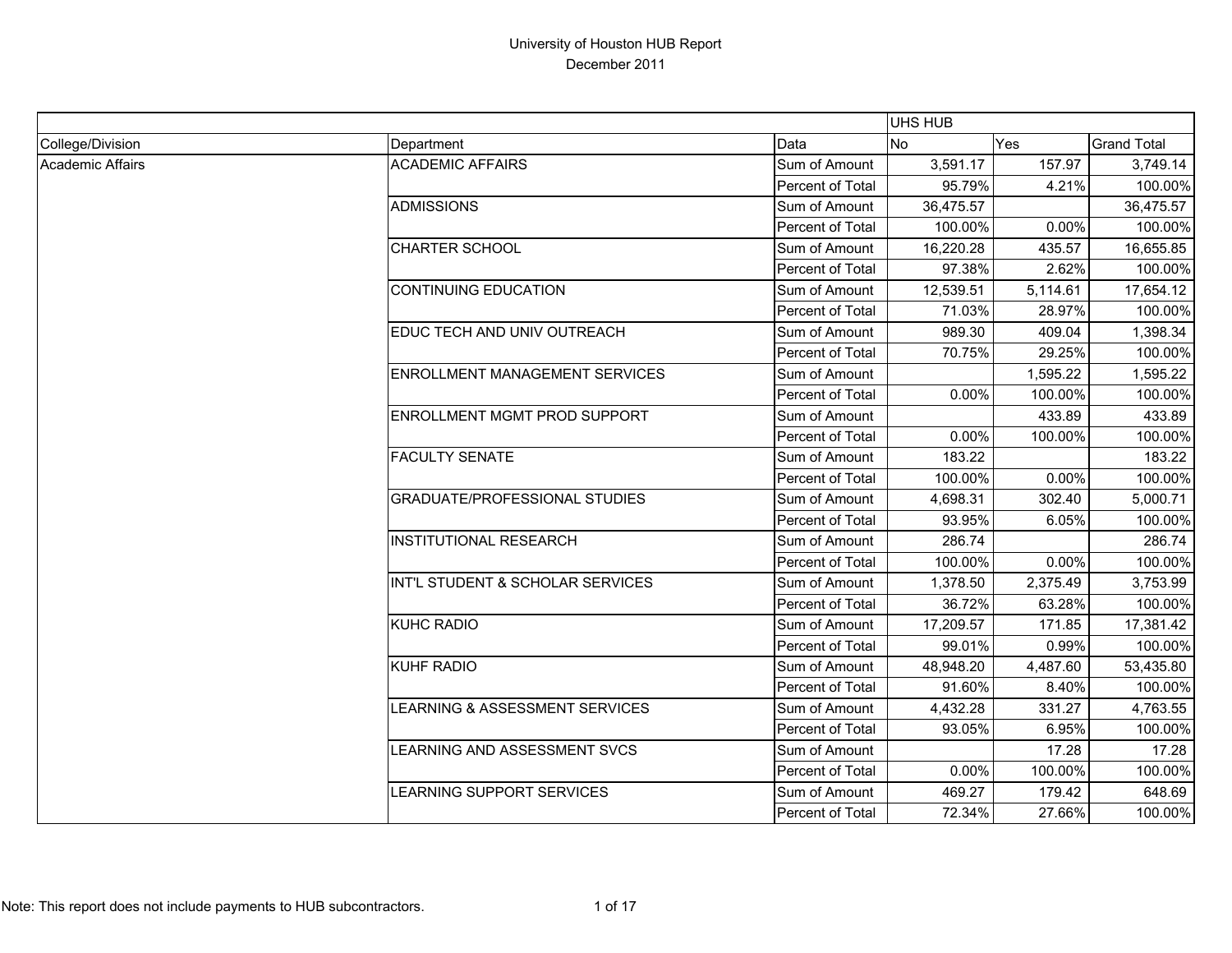|                                   |                                      |                  | <b>UHS HUB</b> |           |                    |
|-----------------------------------|--------------------------------------|------------------|----------------|-----------|--------------------|
| College/Division                  | Department                           | Data             | No             | Yes       | <b>Grand Total</b> |
| Academic Affairs                  | PUBLIC BROADCASTING                  | Sum of Amount    | 12,182.87      |           | 12,182.87          |
|                                   |                                      | Percent of Total | 100.00%        | 0.00%     | 100.00%            |
|                                   | REGISTRATION AND ACADEMIC RECO       | Sum of Amount    | 3,816.27       | 5,089.38  | 8,905.65           |
|                                   |                                      | Percent of Total | 42.85%         | 57.15%    | 100.00%            |
|                                   | SCHOLARSHIPS AND FINANCIAL AID       | Sum of Amount    | 6,536.35       | 706.40    | 7,242.75           |
|                                   |                                      | Percent of Total | 90.25%         | 9.75%     | 100.00%            |
|                                   | TV PUBLIC BROADCASTING               | Sum of Amount    | 24,798.11      | 6,469.94  | 31,268.05          |
|                                   |                                      | Percent of Total | 79.31%         | 20.69%    | 100.00%            |
|                                   | UH OFF-CAMPUS SUPPORT                | Sum of Amount    | 1,498.75       | 45,179.80 | 46,678.55          |
|                                   |                                      | Percent of Total | 3.21%          | 96.79%    | 100.00%            |
|                                   | UH WELCOME CENTER                    | Sum of Amount    | 214.80         | 232.12    | 446.92             |
|                                   |                                      | Percent of Total | 48.06%         | 51.94%    | 100.00%            |
|                                   | UNDERGRADUATE SCHOLARS               | Sum of Amount    | 305.42         | 1,256.49  | 1,561.91           |
|                                   |                                      | Percent of Total | 19.55%         | 80.45%    | 100.00%            |
|                                   | UNDERGRADUATE STUDIES                | Sum of Amount    | 398.82         | 299.50    | 698.32             |
|                                   |                                      | Percent of Total | 57.11%         | 42.89%    | 100.00%            |
|                                   | <b>URBAN EXPERIENCE VPSA</b>         | Sum of Amount    | 314.99         |           | 314.99             |
|                                   |                                      | Percent of Total | 100.00%        | 0.00%     | 100.00%            |
|                                   | <b>VETERAN SERVICES</b>              | Sum of Amount    | 42.48          | 162.72    | 205.20             |
|                                   |                                      | Percent of Total | 20.70%         | 79.30%    | 100.00%            |
| Academic Affairs Sum of Amount    |                                      |                  | 197,530.78     | 75,407.96 | 272,938.74         |
| Academic Affairs Percent of Total |                                      |                  | 72.37%         | 27.63%    | 100.00%            |
| Administration and Finance        | <b>ADMINISTRATION &amp; FINANCE</b>  | Sum of Amount    | 5,404.96       | 292.29    | 5,697.25           |
|                                   |                                      | Percent of Total | 94.87%         | 5.13%     | 100.00%            |
|                                   | <b>AUXILIARY SERVICES OPERATIONS</b> | Sum of Amount    | 3,144.79       | 136.00    | 3,280.79           |
|                                   |                                      | Percent of Total | 95.85%         | 4.15%     | 100.00%            |
|                                   | <b>BUDGET</b>                        | Sum of Amount    | 256.26         | 64.81     | 321.07             |
|                                   |                                      | Percent of Total | 79.81%         | 20.19%    | 100.00%            |
|                                   | <b>BUSINESS SERVICES OPERATIONS</b>  | Sum of Amount    | 430.42         | 25.49     | 455.91             |
|                                   |                                      | Percent of Total | 94.41%         | 5.59%     | 100.00%            |
|                                   | <b>CENTRAL FACILITY SERVICES</b>     | Sum of Amount    | 6,090.79       | 163.91    | 6,254.70           |
|                                   |                                      | Percent of Total | 97.38%         | 2.62%     | 100.00%            |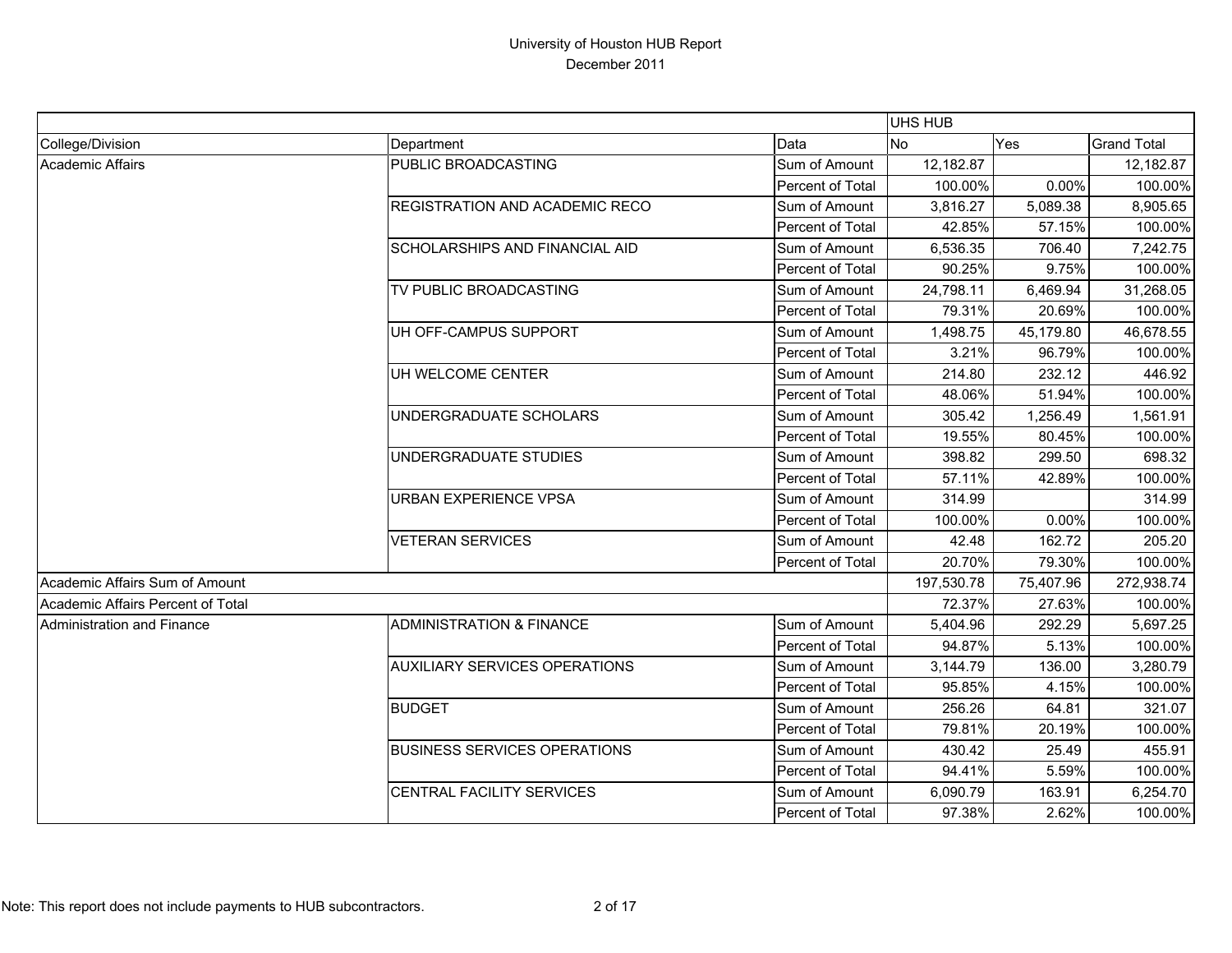|                            |                                               |                  | UHS HUB       |            |                    |
|----------------------------|-----------------------------------------------|------------------|---------------|------------|--------------------|
| College/Division           | Department                                    | Data             | No            | <b>Yes</b> | <b>Grand Total</b> |
| Administration and Finance | <b>CULLEN PERFORMANCE HALL</b>                | Sum of Amount    | 3,169.55      | 1,852.44   | 5,021.99           |
|                            |                                               | Percent of Total | 63.11%        | 36.89%     | 100.00%            |
|                            | <b>ENTERPRISE SYSTEMS</b>                     | Sum of Amount    | 419,238.80    | 96,000.76  | 515,239.56         |
|                            |                                               | Percent of Total | 81.37%        | 18.63%     | 100.00%            |
|                            | ENVIRONMENTAL HEALTH RISK MGMT                | Sum of Amount    | 5,973.07      | 96.96      | 6,070.03           |
|                            |                                               | Percent of Total | 98.40%        | 1.60%      | 100.00%            |
|                            | <b>FACILITIES MANAGEMENT</b>                  | Sum of Amount    | 58,713.86     | 23,751.96  | 82,465.82          |
|                            |                                               | Percent of Total | 71.20%        | 28.80%     | 100.00%            |
|                            | <b>FACILITIES OPERATION &amp; MAINT</b>       | Sum of Amount    | 40,539.15     | 7,952.10   | 48,491.25          |
|                            |                                               | Percent of Total | 83.60%        | 16.40%     | 100.00%            |
|                            | <b>FACILITIES PLANNING &amp; CONSTRUCTION</b> | Sum of Amount    | 14,415,956.16 | 176,047.85 | 14,592,004.01      |
|                            |                                               | Percent of Total | 98.79%        | 1.21%      | 100.00%            |
|                            | FINANCE-A&F                                   | Sum of Amount    | 1,695.59      | 1,098.45   | 2,794.04           |
|                            |                                               | Percent of Total | 60.69%        | 39.31%     | 100.00%            |
|                            | HIGH PERFORMANCE COMPUTING & NETWORKS         | Sum of Amount    | 10,153.98     | 1,559.60   | 11,713.58          |
|                            |                                               | Percent of Total | 86.69%        | 13.31%     | 100.00%            |
|                            | <b>HUMAN RESOURCES</b>                        | Sum of Amount    | 2,099.02      | 1,007.56   | 3,106.58           |
|                            |                                               | Percent of Total | 67.57%        | 32.43%     | 100.00%            |
|                            | <b>INST - BUSINESS SERVICES</b>               | Sum of Amount    | 294,267.18    |            | 294,267.18         |
|                            |                                               | Percent of Total | 100.00%       | $0.00\%$   | 100.00%            |
|                            | <b>INST - PLANT</b>                           | Sum of Amount    | 132,923.74    |            | 132,923.74         |
|                            |                                               | Percent of Total | 100.00%       | 0.00%      | 100.00%            |
|                            | MINOR AND PLANNED PROJECTS                    | Sum of Amount    | 75,803.43     | 16,766.74  | 92,570.17          |
|                            |                                               | Percent of Total | 81.89%        | 18.11%     | 100.00%            |
|                            | NORTH ZONE CUSTODIAL                          | Sum of Amount    | 787.26        |            | 787.26             |
|                            |                                               | Percent of Total | 100.00%       | 0.00%      | 100.00%            |
|                            | ONE CARD PROGRAM                              | Sum of Amount    | 6,933.33      | 388.38     | 7,321.71           |
|                            |                                               | Percent of Total | 94.70%        | 5.30%      | 100.00%            |
|                            | PARKING & TRANSPORTATION OPERATIONS           | Sum of Amount    | 172,791.58    | 996.14     | 173,787.72         |
|                            |                                               | Percent of Total | 99.43%        | 0.57%      | 100.00%            |
|                            | PHY PLANT-AUTOMOTIVE                          | Sum of Amount    | 12,395.68     | 886.18     | 13,281.86          |
|                            |                                               | Percent of Total | 93.33%        | 6.67%      | 100.00%            |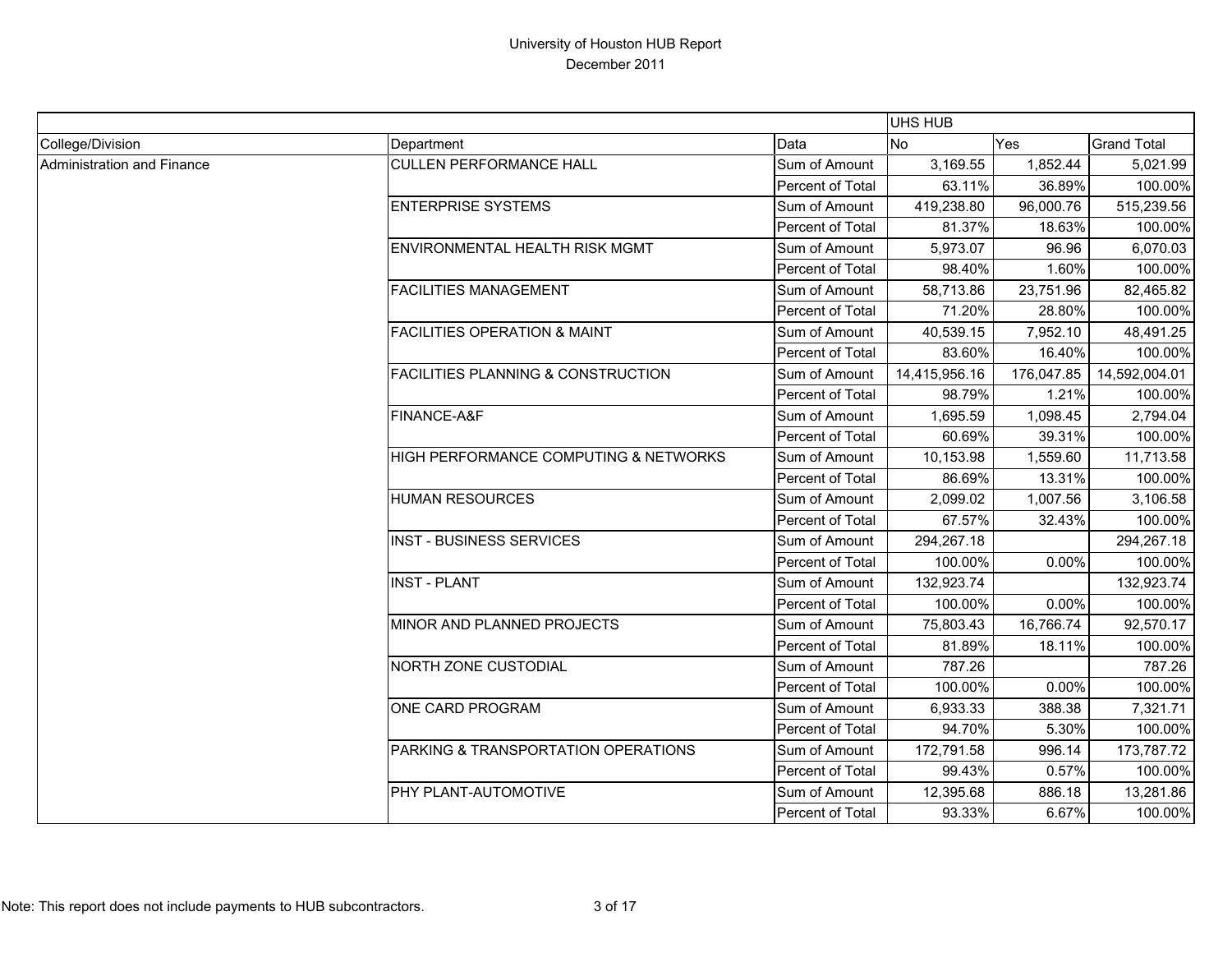|                                             |                                          |                         | UHS HUB       |            |                    |
|---------------------------------------------|------------------------------------------|-------------------------|---------------|------------|--------------------|
| College/Division                            | Department                               | Data                    | <b>No</b>     | Yes        | <b>Grand Total</b> |
| <b>Administration and Finance</b>           | PHY PLANT-GROUNDS MAINT                  | Sum of Amount           | 10,660.65     | 6,052.38   | 16,713.03          |
|                                             |                                          | Percent of Total        | 63.79%        | 36.21%     | 100.00%            |
|                                             | PHY PLANT-SOLID WASTE                    | Sum of Amount           | 7,389.15      |            | 7,389.15           |
|                                             |                                          | Percent of Total        | 100.00%       | 0.00%      | 100.00%            |
|                                             | PHYSICAL PLANT                           | Sum of Amount           | 83,508.63     | 100,814.11 | 184,322.74         |
|                                             |                                          | Percent of Total        | 45.31%        | 54.69%     | 100.00%            |
|                                             | <b>POLICE</b>                            | Sum of Amount           | 16,268.86     | 65,821.24  | 82,090.10          |
|                                             |                                          | Percent of Total        | 19.82%        | 80.18%     | 100.00%            |
|                                             | POSTAL SERVICES OPERATIONS               | Sum of Amount           | 4,607.85      | 1,367.35   | 5,975.20           |
|                                             |                                          | Percent of Total        | 77.12%        | 22.88%     | 100.00%            |
|                                             | PRINTING OPERATIONS                      | Sum of Amount           | 5,817.93      | 1,279.25   | 7,097.18           |
|                                             |                                          | Percent of Total        | 81.98%        | 18.02%     | 100.00%            |
|                                             | PURCHASED UTILITIES                      | Sum of Amount           | 1,777.00      |            | 1,777.00           |
|                                             |                                          | Percent of Total        | 100.00%       | 0.00%      | 100.00%            |
|                                             | <b>RISK MANAGEMENT</b>                   | Sum of Amount           | 80.32         |            | 80.32              |
|                                             |                                          | Percent of Total        | 100.00%       | 0.00%      | 100.00%            |
|                                             | <b>SKILLED TRADES</b>                    | Sum of Amount           | 1,275.93      | 4,920.05   | 6,195.98           |
|                                             |                                          | Percent of Total        | 20.59%        | 79.41%     | 100.00%            |
|                                             | STUDENT FINANCIAL SERVICES               | Sum of Amount           | 7,361.33      | 3,620.88   | 10,982.21          |
|                                             |                                          | Percent of Total        | 67.03%        | 32.97%     | 100.00%            |
|                                             | <b>TECHNOLOGY SERVICES &amp; SUPPORT</b> | Sum of Amount           | 709,260.14    | 37,440.34  | 746,700.48         |
|                                             |                                          | Percent of Total        | 94.99%        | 5.01%      | 100.00%            |
|                                             | <b>UIT SECURITY</b>                      | Sum of Amount           | 20,182.99     | 0.00       | 20,182.99          |
|                                             |                                          | Percent of Total        | 100.00%       | 0.00%      | 100.00%            |
|                                             | UNIV PROPERTY SERVICES OPERATIONS        | Sum of Amount           | 200,737.00    |            | 200,737.00         |
|                                             |                                          | Percent of Total        | 100.00%       | 0.00%      | 100.00%            |
|                                             | UNIVERSITY INFORMATION TECHNOLOGY        | Sum of Amount           | 4,512.98      | 4,924.05   | 9,437.03           |
|                                             |                                          | Percent of Total        | 47.82%        | 52.18%     | 100.00%            |
| Administration and Finance Sum of Amount    |                                          |                         | 16,742,209.36 | 555,327.27 | 17,297,536.63      |
| Administration and Finance Percent of Total |                                          |                         | 96.79%        | 3.21%      | 100.00%            |
| Architecture                                | DEAN, ARCHITECTURE                       | Sum of Amount           | 47,306.22     | 8,505.44   | 55,811.66          |
|                                             |                                          | <b>Percent of Total</b> | 84.76%        | 15.24%     | 100.00%            |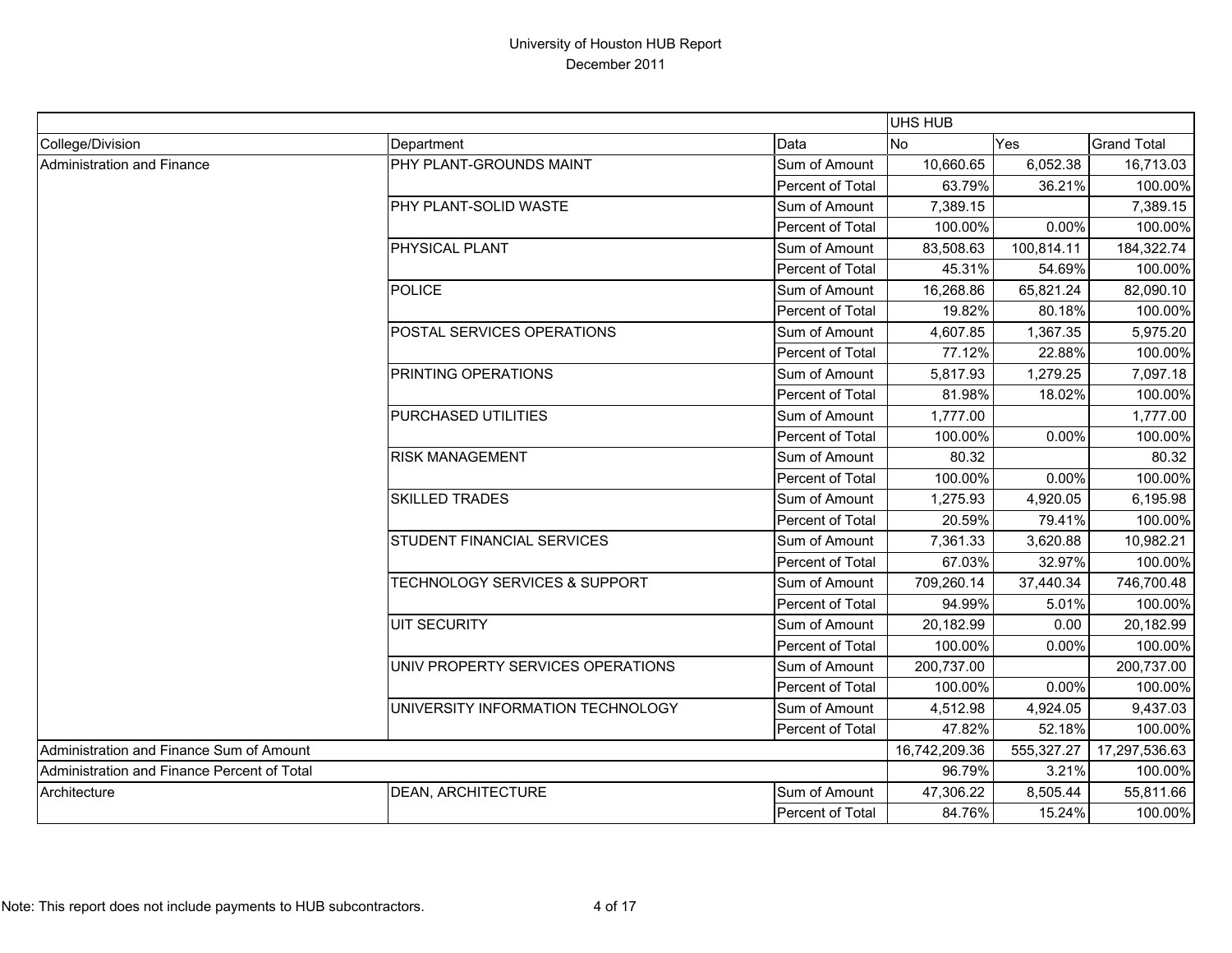|                                   |                                  |                  | UHS HUB        |            |                    |
|-----------------------------------|----------------------------------|------------------|----------------|------------|--------------------|
| College/Division                  | Department                       | Data             | N <sub>o</sub> | Yes        | <b>Grand Total</b> |
| Architecture Sum of Amount        |                                  |                  | 47,306.22      | 8,505.44   | 55,811.66          |
| Architecture Percent of Total     |                                  |                  | 84.76%         | 15.24%     | 100.00%            |
| <b>Athletics</b>                  | <b>BASEBALL</b>                  | Sum of Amount    | 13,556.62      |            | 13,556.62          |
|                                   |                                  | Percent of Total | 100.00%        | 0.00%      | 100.00%            |
|                                   | <b>FOOTBALL</b>                  | Sum of Amount    | 103,771.49     | 82,840.18  | 186,611.67         |
|                                   |                                  | Percent of Total | 55.61%         | 44.39%     | 100.00%            |
|                                   | <b>INTERCOLLEGIATE ATHLETICS</b> | Sum of Amount    | 270,016.46     | 89,907.72  | 359,924.18         |
|                                   |                                  | Percent of Total | 75.02%         | 24.98%     | 100.00%            |
|                                   | <b>MEN'S BASKETBALL</b>          | Sum of Amount    | 55,980.70      | 28,793.71  | 84,774.41          |
|                                   |                                  | Percent of Total | 66.03%         | 33.97%     | 100.00%            |
|                                   | <b>MEN'S GOLF</b>                | Sum of Amount    | 676.73         | 96.38      | 773.11             |
|                                   |                                  | Percent of Total | 87.53%         | 12.47%     | 100.00%            |
|                                   | <b>MEN'S TRACK AND FIELD</b>     | Sum of Amount    | 1,691.18       | 18.95      | 1,710.13           |
|                                   |                                  | Percent of Total | 98.89%         | 1.11%      | 100.00%            |
|                                   | <b>WOMEN'S BASKETBALL</b>        | Sum of Amount    | 13,382.10      | 8,631.55   | 22,013.65          |
|                                   |                                  | Percent of Total | 60.79%         | 39.21%     | 100.00%            |
|                                   | <b>WOMEN'S SOCCER</b>            | Sum of Amount    | 1,938.75       | 301.23     | 2,239.98           |
|                                   |                                  | Percent of Total | 86.55%         | 13.45%     | 100.00%            |
|                                   | <b>WOMEN'S SOFTBALL</b>          | Sum of Amount    | 618.08         |            | 618.08             |
|                                   |                                  | Percent of Total | 100.00%        | 0.00%      | 100.00%            |
|                                   | WOMEN'S SWIMMING & DIVING        | Sum of Amount    | 3,326.75       |            | 3,326.75           |
|                                   |                                  | Percent of Total | 100.00%        | 0.00%      | 100.00%            |
|                                   | <b>WOMEN'S TENNIS</b>            | Sum of Amount    | 437.95         |            | 437.95             |
|                                   |                                  | Percent of Total | 100.00%        | 0.00%      | 100.00%            |
|                                   | <b>WOMEN'S TRACK AND FIELD</b>   | Sum of Amount    | 419.82         | 18.94      | 438.76             |
|                                   |                                  | Percent of Total | 95.68%         | 4.32%      | 100.00%            |
|                                   | <b>WOMEN'S VOLLEYBALL</b>        | Sum of Amount    | 2,747.50       | 1,739.00   | 4,486.50           |
|                                   |                                  | Percent of Total | 61.24%         | 38.76%     | 100.00%            |
| Athletics Sum of Amount           |                                  |                  | 468,564.13     | 212,347.66 | 680,911.79         |
| <b>Athletics Percent of Total</b> |                                  |                  | 68.81%         | 31.19%     | 100.00%            |
| <b>Business Administration</b>    | <b>ACCOUNTANCY AND TAXATION</b>  | Sum of Amount    | 4,248.53       | 764.29     | 5,012.82           |
|                                   |                                  | Percent of Total | 84.75%         | 15.25%     | 100.00%            |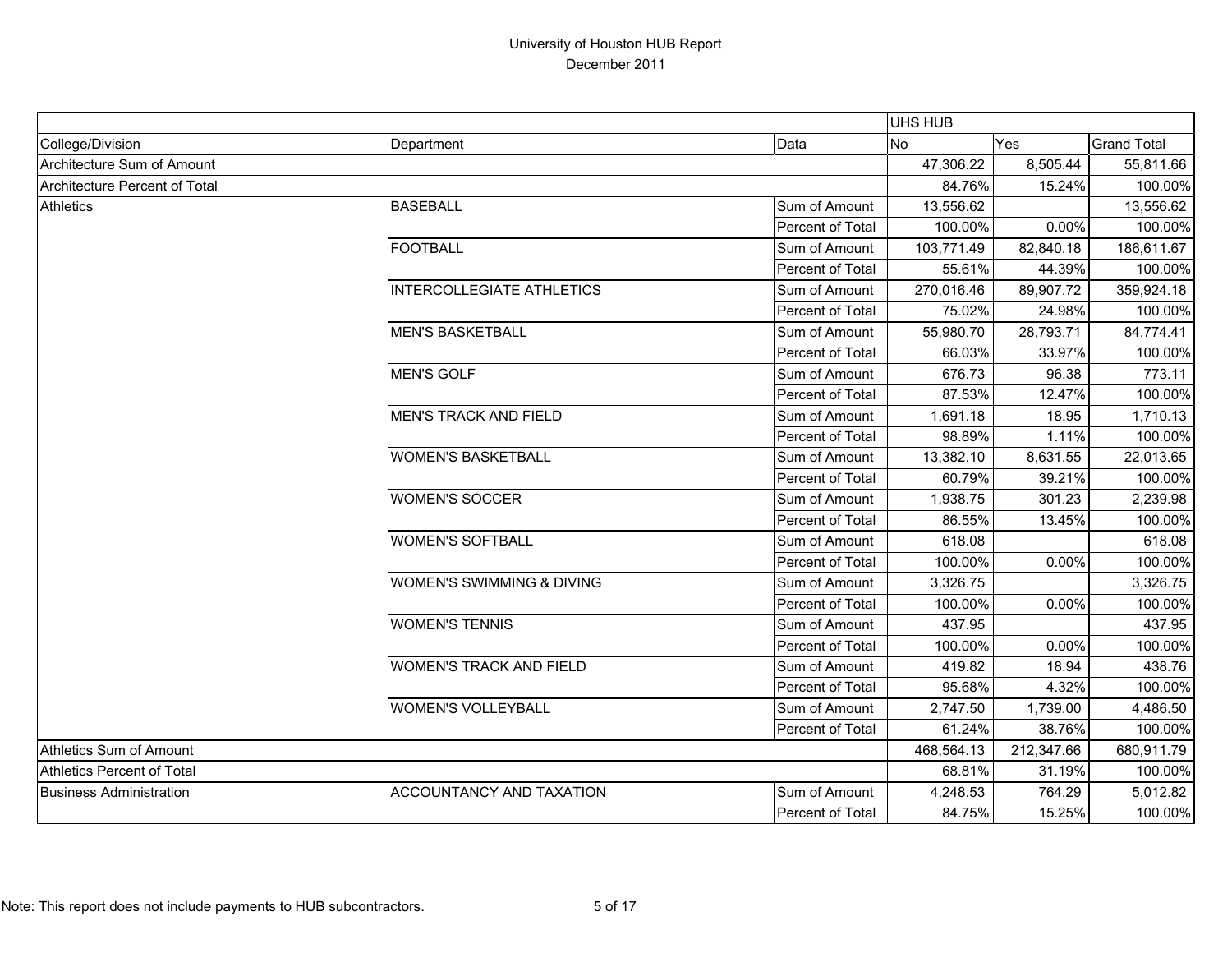|                                |                                       |                  | <b>UHS HUB</b> |            |                    |
|--------------------------------|---------------------------------------|------------------|----------------|------------|--------------------|
| College/Division               | Department                            | Data             | No             | Yes        | <b>Grand Total</b> |
| <b>Business Administration</b> | <b>ACCOUNTING CERTIFICATE PROGRAM</b> | Sum of Amount    | 216.02         | 155.74     | 371.76             |
|                                |                                       | Percent of Total | 58.11%         | 41.89%     | 100.00%            |
|                                | <b>BAUER CAREER SERVICES CTR</b>      | Sum of Amount    | 3,116.98       | 491.00     | 3,607.98           |
|                                |                                       | Percent of Total | 86.39%         | 13.61%     | 100.00%            |
|                                | <b>BAUER CLASS GLOBALIZATION CRS</b>  | Sum of Amount    | 97.20          |            | 97.20              |
|                                |                                       | Percent of Total | 100.00%        | 0.00%      | 100.00%            |
|                                | <b>BAUER COMMUNICATIONS</b>           | Sum of Amount    | 14,453.93      | 47.20      | 14,501.13          |
|                                |                                       | Percent of Total | 99.67%         | 0.33%      | 100.00%            |
|                                | BAUER DIVISION OF TECHNOLOGY          | Sum of Amount    | 6,413.76       | 2,446.39   | 8,860.15           |
|                                |                                       | Percent of Total | 72.39%         | 27.61%     | 100.00%            |
|                                | CTR FOR EXECUTIVE DEVELOPMENT         | Sum of Amount    | 859.38         |            | 859.38             |
|                                |                                       | Percent of Total | 100.00%        | 0.00%      | 100.00%            |
|                                | DEAN'S OFFICE, BAUER COLLEGE          | Sum of Amount    | 52,382.78      | 2,876.90   | 55,259.68          |
|                                |                                       | Percent of Total | 94.79%         | 5.21%      | 100.00%            |
|                                | DECISION AND INFORMATION SCIEN        | Sum of Amount    | 806.57         | 317.85     | 1,124.42           |
|                                |                                       | Percent of Total | 71.73%         | 28.27%     | 100.00%            |
|                                | <b>EXECUTIVE DEGREE PROGRAMS</b>      | Sum of Amount    | 26,908.13      | 1,449.96   | 28,358.09          |
|                                |                                       | Percent of Total | 94.89%         | 5.11%      | 100.00%            |
|                                | FINANCE-BAUER COLLEGE                 | Sum of Amount    | 1,822.25       | 1,281.48   | 3,103.73           |
|                                |                                       | Percent of Total | 58.71%         | 41.29%     | 100.00%            |
|                                | MANAGEMENT-BAUER COLLEGE              | Sum of Amount    | 2,208.20       | 1,345.98   | 3,554.18           |
|                                |                                       | Percent of Total | 62.13%         | 37.87%     | 100.00%            |
|                                | MARKETING-BAUER COLLEGE               | Sum of Amount    | 3,101.26       | 560.57     | 3,661.83           |
|                                |                                       | Percent of Total | 84.69%         | 15.31%     | 100.00%            |
|                                | <b>MBA STUDENT SERVICES CENTER</b>    | Sum of Amount    | 1,514.61       | 2,648.22   | 4,162.83           |
|                                |                                       | Percent of Total | 36.38%         | 63.62%     | 100.00%            |
|                                | SALES EXCELLENCE INSTITUTE            | Sum of Amount    | 6,029.01       | 8,247.75   | 14,276.76          |
|                                |                                       | Percent of Total | 42.23%         | 57.77%     | 100.00%            |
|                                | SMALL BUSINESS DEV CENTER             | Sum of Amount    | 33,952.55      | 238,332.28 | 272,284.83         |
|                                |                                       | Percent of Total | 12.47%         | 87.53%     | 100.00%            |
|                                | UNDERGRAD BUSINESS PROG               | Sum of Amount    | 1,675.14       | 28.79      | 1,703.93           |
|                                |                                       | Percent of Total | 98.31%         | 1.69%      | 100.00%            |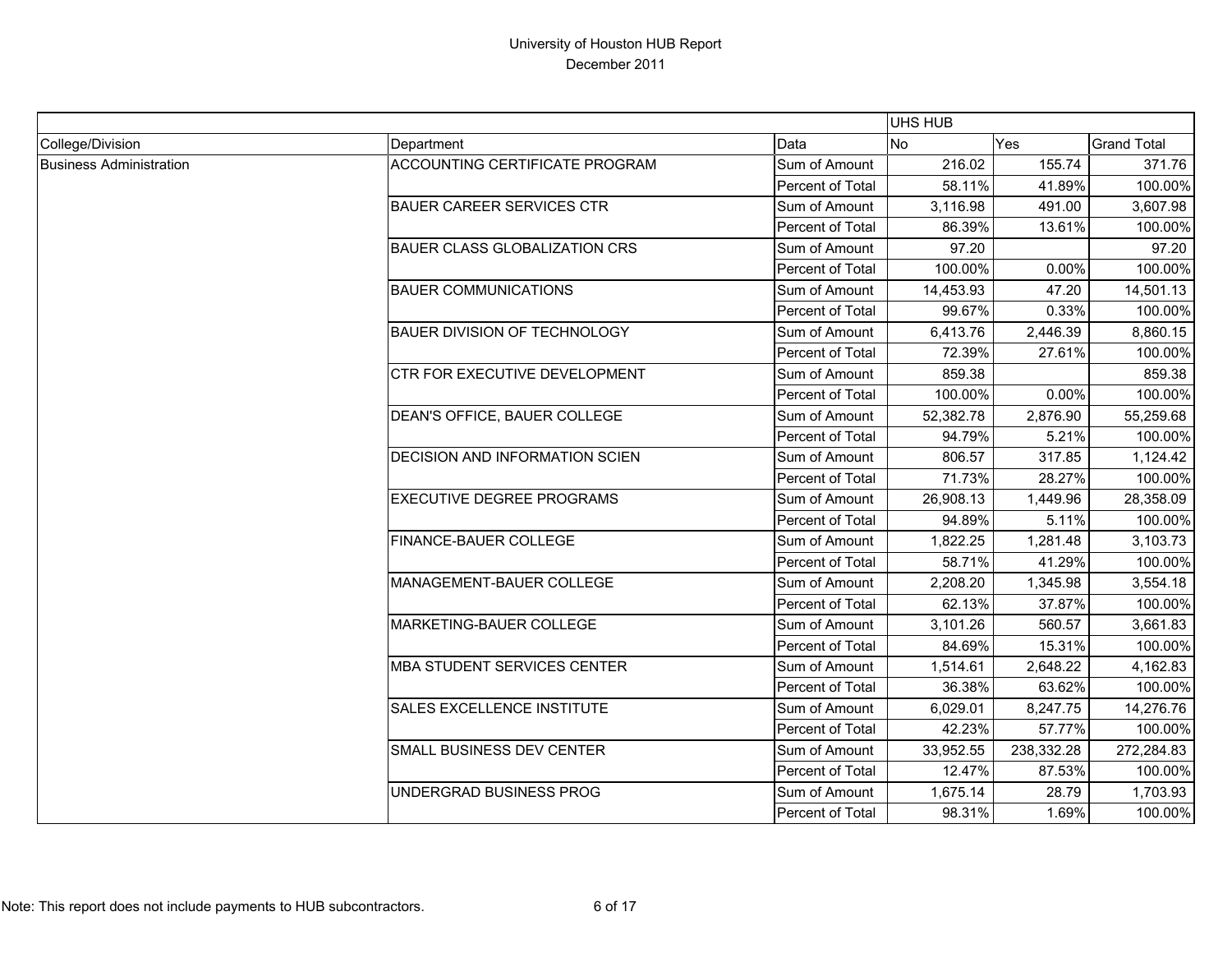|                                                 |                                              |                  | UHS HUB    |            |                    |
|-------------------------------------------------|----------------------------------------------|------------------|------------|------------|--------------------|
| College/Division                                | Department                                   | Data             | No         | Yes        | <b>Grand Total</b> |
| <b>Business Administration</b>                  | WOLFF CTR FOR ENTREPRENEURSHIP               | Sum of Amount    | 659.62     |            | 659.62             |
|                                                 |                                              | Percent of Total | 100.00%    | 0.00%      | 100.00%            |
| <b>Business Administration Sum of Amount</b>    |                                              |                  | 160,465.92 | 260,994.40 | 421,460.32         |
| <b>Business Administration Percent of Total</b> |                                              |                  | 38.07%     | 61.93%     | 100.00%            |
| Chancellor/President                            | CENTER FOR STUDENTS W/DISABILITIES           | Sum of Amount    | 81,798.38  | 188.21     | 81,986.59          |
|                                                 |                                              | Percent of Total | 99.77%     | 0.23%      | 100.00%            |
|                                                 | <b>COMMUNITY RELATIONS &amp; INST ACCESS</b> | Sum of Amount    |            | 706.28     | 706.28             |
|                                                 |                                              | Percent of Total | 0.00%      | 100.00%    | 100.00%            |
|                                                 | LGBT RESOURCE CENTER                         | Sum of Amount    | 21.42      | 23.94      | 45.36              |
|                                                 |                                              | Percent of Total | 47.22%     | 52.78%     | 100.00%            |
|                                                 | OFFICE EQUAL OPPORTUNITY SRVS                | Sum of Amount    | 524.59     |            | 524.59             |
|                                                 |                                              | Percent of Total | 100.00%    | 0.00%      | 100.00%            |
|                                                 | OFFICE OF SPECIAL EVENTS                     | Sum of Amount    | 25,825.44  | 11,699.55  | 37,524.99          |
|                                                 |                                              | Percent of Total | 68.82%     | 31.18%     | 100.00%            |
|                                                 | <b>PRESIDENT</b>                             | Sum of Amount    | 1,161.76   | 358.87     | 1,520.63           |
|                                                 |                                              | Percent of Total | 76.40%     | 23.60%     | 100.00%            |
|                                                 | <b>STAFF COUNCIL</b>                         | Sum of Amount    | 609.28     |            | 609.28             |
|                                                 |                                              | Percent of Total | 100.00%    | 0.00%      | 100.00%            |
|                                                 | <b>WOMEN'S RESOURCE CENTER</b>               | Sum of Amount    | 319.14     |            | 319.14             |
|                                                 |                                              | Percent of Total | 100.00%    | 0.00%      | 100.00%            |
| Chancellor/President Sum of Amount              |                                              |                  | 110,260.01 | 12,976.85  | 123,236.86         |
| Chancellor/President Percent of Total           |                                              |                  | 89.47%     | 10.53%     | 100.00%            |
| Education                                       | <b>ASIAN AMERICAN STUDIES</b>                | Sum of Amount    | 29,911.40  | 137.50     | 30,048.90          |
|                                                 |                                              | Percent of Total | 99.54%     | 0.46%      | 100.00%            |
|                                                 | CENTER FOR INFO TECH IN EDUCATION            | Sum of Amount    | 4,927.12   | 9,114.03   | 14,041.15          |
|                                                 |                                              | Percent of Total | 35.09%     | 64.91%     | 100.00%            |
|                                                 | <b>CONSISTENCY MGMT &amp; COOP DISCIP</b>    | Sum of Amount    | 1,153.11   | 319.32     | 1,472.43           |
|                                                 |                                              | Percent of Total | 78.31%     | 21.69%     | 100.00%            |
|                                                 | <b>CURRICULUM AND INSTRUCTION</b>            | Sum of Amount    | 27,636.63  | 3,653.96   | 31,290.59          |
|                                                 |                                              | Percent of Total | 88.32%     | 11.68%     | 100.00%            |
|                                                 | <b>DEAN, EDUCATION</b>                       | Sum of Amount    | 5,321.75   | 11,400.09  | 16,721.84          |
|                                                 |                                              | Percent of Total | 31.83%     | 68.17%     | 100.00%            |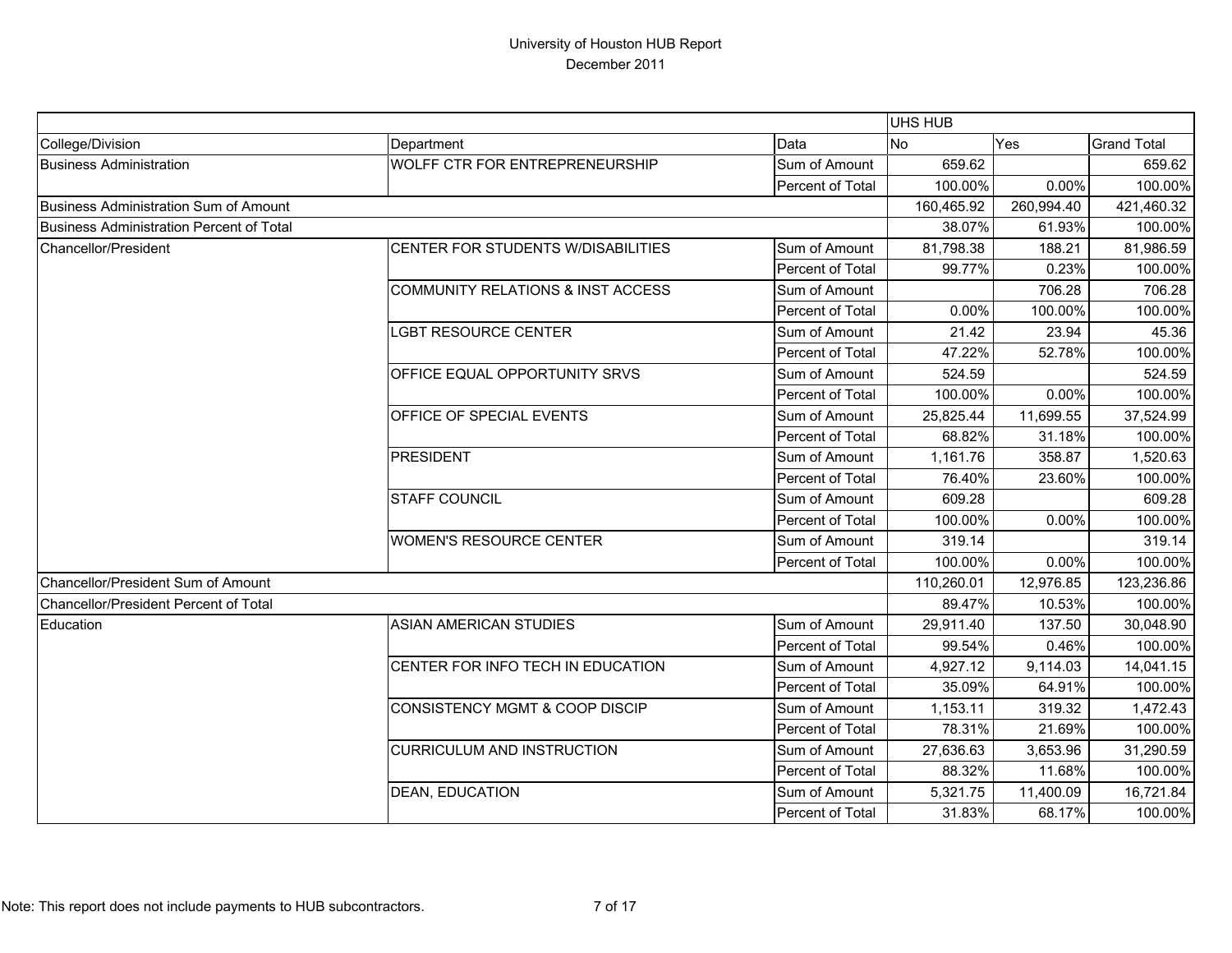|                                   |                                     |                  | <b>UHS HUB</b> |            |                    |
|-----------------------------------|-------------------------------------|------------------|----------------|------------|--------------------|
| College/Division                  | Department                          | Data             | No             | Yes        | <b>Grand Total</b> |
| Education                         | EDUC EFFECTIVENESS & OUTREACH       | Sum of Amount    | 3,320.00       | 88.89      | 3,408.89           |
|                                   |                                     | Percent of Total | 97.39%         | 2.61%      | 100.00%            |
|                                   | EDUCATIONAL PSYCHOLOGY              | Sum of Amount    | 3,264.17       | 289.88     | 3,554.05           |
|                                   |                                     | Percent of Total | 91.84%         | 8.16%      | 100.00%            |
|                                   | INSTITUTE FOR URBAN EDUCATION       | Sum of Amount    | 252.54         | 520.69     | 773.23             |
|                                   |                                     | Percent of Total | 32.66%         | 67.34%     | 100.00%            |
| Education Sum of Amount           |                                     |                  | 75,786.72      | 25,524.36  | 101,311.08         |
| <b>Education Percent of Total</b> |                                     |                  | 74.81%         | 25.19%     | 100.00%            |
| Engineering                       | <b>BIOMEDICAL ENGINEERING</b>       | Sum of Amount    | 25,159.62      | 2,730.97   | 27,890.59          |
|                                   |                                     | Percent of Total | 90.21%         | 9.79%      | 100.00%            |
|                                   | <b>CHEMICAL ENGINEERING</b>         | Sum of Amount    | 292,350.39     | 46,019.98  | 338,370.37         |
|                                   |                                     | Percent of Total | 86.40%         | 13.60%     | 100.00%            |
|                                   | <b>CIVIL ENGINEERING</b>            | Sum of Amount    | 107,997.83     | 3,439.93   | 111,437.76         |
|                                   |                                     | Percent of Total | 96.91%         | 3.09%      | 100.00%            |
|                                   | CTR FOR INNOVATIVE GROUTING         | Sum of Amount    | 2,180.28       |            | 2,180.28           |
|                                   |                                     | Percent of Total | 100.00%        | 0.00%      | 100.00%            |
|                                   | <b>DEAN, ENGINEERING</b>            | Sum of Amount    | 77,261.27      | 17,335.62  | 94,596.89          |
|                                   |                                     | Percent of Total | 81.67%         | 18.33%     | 100.00%            |
|                                   | ELECTRICAL ENGINEERING              | Sum of Amount    | 33,588.11      | 33,094.72  | 66,682.83          |
|                                   |                                     | Percent of Total | 50.37%         | 49.63%     | 100.00%            |
|                                   | <b>ENGINEERING SERVICES</b>         | Sum of Amount    | 4,488.23       | 41.45      | 4,529.68           |
|                                   |                                     | Percent of Total | 99.08%         | 0.92%      | 100.00%            |
|                                   | <b>INDUSTRIAL ENGINEERING</b>       | Sum of Amount    | 3,551.88       | 32.39      | 3,584.27           |
|                                   |                                     | Percent of Total | 99.10%         | 0.90%      | 100.00%            |
|                                   | MECHANICAL ENGINEERING              | Sum of Amount    | 18,371.41      | 1,110.68   | 19,482.09          |
|                                   |                                     | Percent of Total | 94.30%         | 5.70%      | 100.00%            |
|                                   | NATL CTR FOR AIRBORNE LASER MAPPING | Sum of Amount    | 32,852.79      |            | 32,852.79          |
|                                   |                                     | Percent of Total | 100.00%        | 0.00%      | 100.00%            |
|                                   | <b>WIND ENERGY CENTER</b>           | Sum of Amount    | 10,848.74      | 124.85     | 10,973.59          |
|                                   |                                     | Percent of Total | 98.86%         | 1.14%      | 100.00%            |
| Engineering Sum of Amount         |                                     |                  | 608,650.55     | 103,930.59 | 712,581.14         |
| Engineering Percent of Total      |                                     |                  | 85.41%         | 14.59%     | 100.00%            |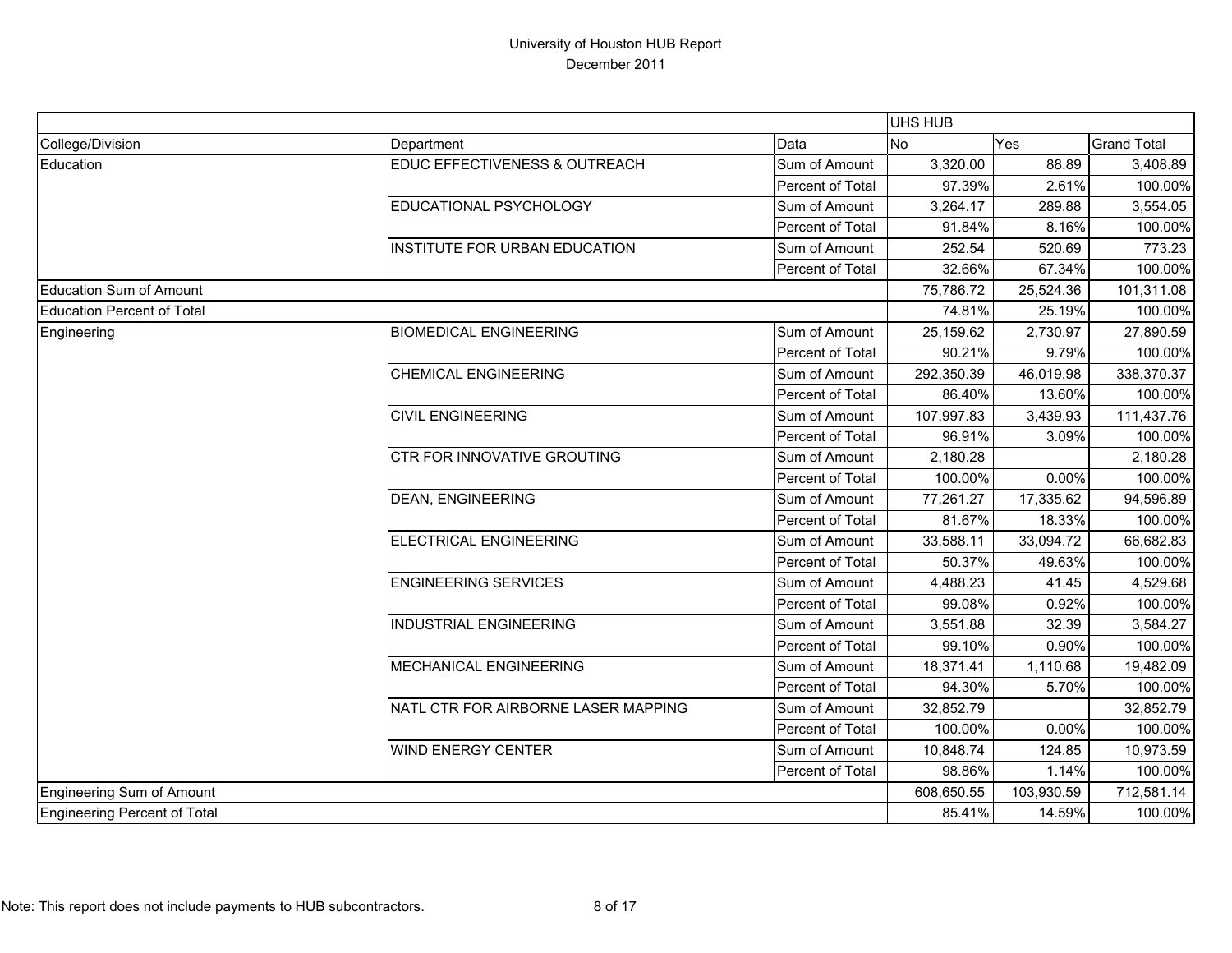|                                                  |                                 |                  | UHS HUB    |           |                    |
|--------------------------------------------------|---------------------------------|------------------|------------|-----------|--------------------|
| College/Division                                 | Department                      | Data             | <b>No</b>  | Yes       | <b>Grand Total</b> |
| <b>Graduate College of Social Work</b>           | ADMISSIONS-GCSW                 | Sum of Amount    | 1,059.98   | 133.73    | 1,193.71           |
|                                                  |                                 | Percent of Total | 88.80%     | 11.20%    | 100.00%            |
|                                                  | CHILD & FAMILY CENTER           | Sum of Amount    | 611.95     |           | 611.95             |
|                                                  |                                 | Percent of Total | 100.00%    | 0.00%     | 100.00%            |
|                                                  | CTR DRUG & SOCIAL POLICY RESRC  | Sum of Amount    | 317.79     |           | 317.79             |
|                                                  |                                 | Percent of Total | 100.00%    | 0.00%     | 100.00%            |
|                                                  | DEAN, SOCIAL WORK               | Sum of Amount    | 2,690.05   | 1,797.39  | 4,487.44           |
|                                                  |                                 | Percent of Total | 59.95%     | 40.05%    | 100.00%            |
|                                                  | <b>FIELD OFFICE</b>             | Sum of Amount    | 39.22      | 102.40    | 141.62             |
|                                                  |                                 | Percent of Total | 27.69%     | 72.31%    | 100.00%            |
|                                                  | <b>GCSW STUDENT SERVICES</b>    | Sum of Amount    |            | 51.01     | 51.01              |
|                                                  |                                 | Percent of Total | 0.00%      | 100.00%   | 100.00%            |
| Graduate College of Social Work Sum of Amount    |                                 |                  | 4,718.99   | 2,084.53  | 6,803.52           |
| Graduate College of Social Work Percent of Total |                                 |                  | 69.36%     | 30.64%    | 100.00%            |
| <b>Honors College</b>                            | DEAN, HONORS COLLEGE            | Sum of Amount    | 10,021.75  | 832.44    | 10,854.19          |
|                                                  |                                 | Percent of Total | 92.33%     | 7.67%     | 100.00%            |
| Honors College Sum of Amount                     |                                 |                  | 10,021.75  | 832.44    | 10,854.19          |
| Honors College Percent of Total                  |                                 |                  | 92.33%     | 7.67%     | 100.00%            |
| Hotel and Restaurant Management                  | DEAN, HOTEL & RESTAURANT MANAG  | Sum of Amount    | 5,456.11   | 706.23    | 6,162.34           |
|                                                  |                                 | Percent of Total | 88.54%     | 11.46%    | 100.00%            |
|                                                  | HOTEL AND RESTAURANT MANAGEMENT | Sum of Amount    | 99,191.95  | 12,448.03 | 111,639.98         |
|                                                  |                                 | Percent of Total | 88.85%     | 11.15%    | 100.00%            |
| Hotel and Restaurant Management Sum of Amount    |                                 |                  | 104,648.06 | 13,154.26 | 117,802.32         |
| Hotel and Restaurant Management Percent of Total |                                 |                  | 88.83%     | 11.17%    | 100.00%            |
| Law Center                                       | ASSOCIATE DEAN, LAW             | Sum of Amount    | 92.00      | 2,463.00  | 2,555.00           |
|                                                  |                                 | Percent of Total | 3.60%      | 96.40%    | 100.00%            |
|                                                  | <b>BLAKELEY INSTITUTE</b>       | Sum of Amount    | 4,810.25   | 305.69    | 5,115.94           |
|                                                  |                                 | Percent of Total | 94.02%     | 5.98%     | 100.00%            |
|                                                  | <b>BUSINESS SERVICES, LAW</b>   | Sum of Amount    | 246.32     | 5,158.46  | 5,404.78           |
|                                                  |                                 | Percent of Total | 4.56%      | 95.44%    | 100.00%            |
|                                                  | CAREER SERVICES, LAW            | Sum of Amount    | 811.93     |           | 811.93             |
|                                                  |                                 | Percent of Total | 100.00%    | 0.00%     | 100.00%            |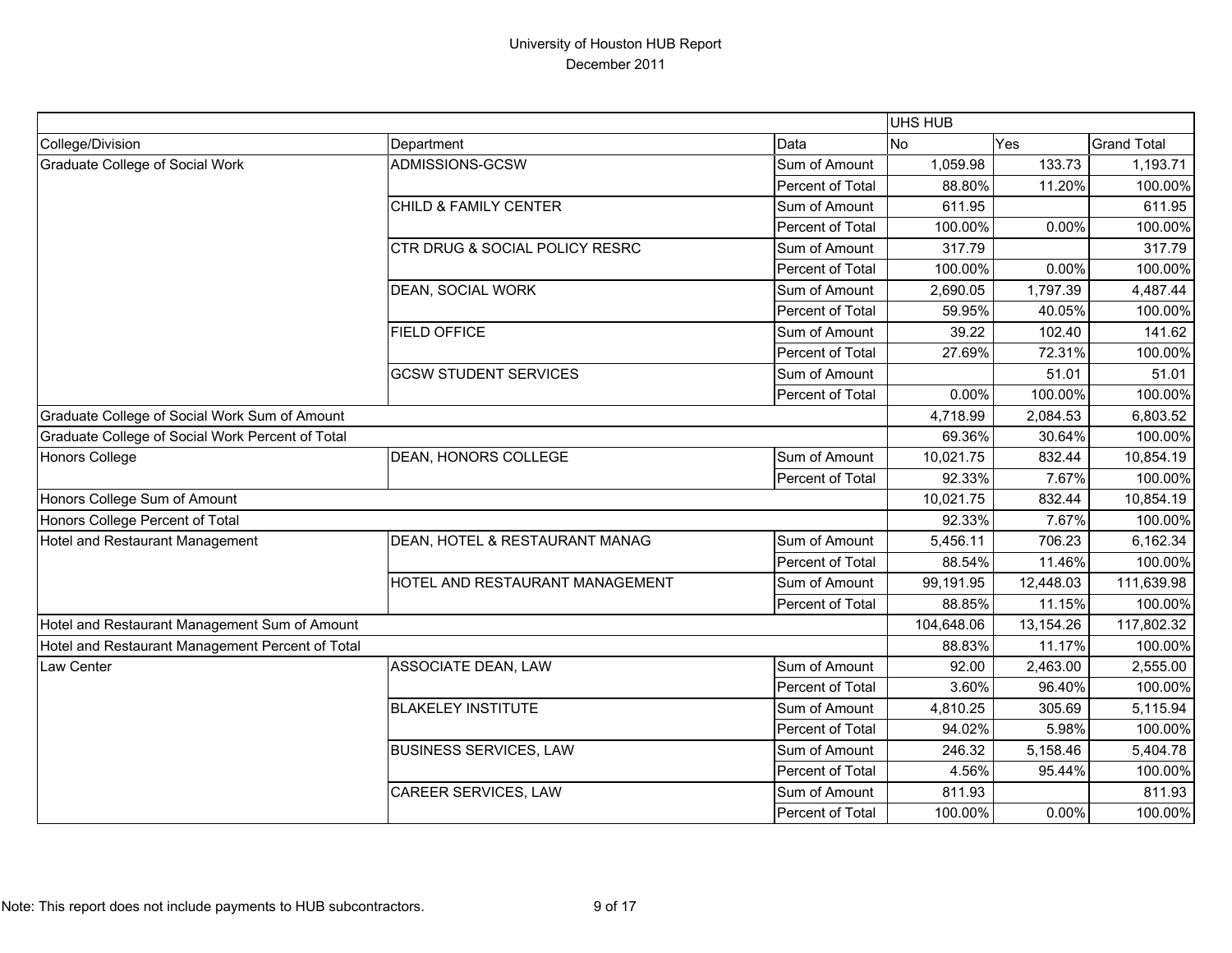|                                  |                               |                  | <b>UHS HUB</b> |           |                    |
|----------------------------------|-------------------------------|------------------|----------------|-----------|--------------------|
| College/Division                 | Department                    | Data             | No             | Yes       | <b>Grand Total</b> |
| Law Center                       | DEAN, LAW                     | Sum of Amount    | 30,006.73      |           | 30,006.73          |
|                                  |                               | Percent of Total | 100.00%        | 0.00%     | 100.00%            |
|                                  | <b>EXTERNAL AFFAIRS, LAW</b>  | Sum of Amount    | 125.00         |           | 125.00             |
|                                  |                               | Percent of Total | 100.00%        | 0.00%     | 100.00%            |
|                                  | <b>FACILITIES, LAW</b>        | Sum of Amount    | 2,119.59       | 969.42    | 3,089.01           |
|                                  |                               | Percent of Total | 68.62%         | 31.38%    | 100.00%            |
|                                  | <b>FACULTY SUPPORT LAW</b>    | Sum of Amount    | 1,082.60       | 3,305.19  | 4,387.79           |
|                                  |                               | Percent of Total | 24.67%         | 75.33%    | 100.00%            |
|                                  | HEALTH LAW & POLICY INSTITUTE | Sum of Amount    | 156.22         | 733.06    | 889.28             |
|                                  |                               | Percent of Total | 17.57%         | 82.43%    | 100.00%            |
|                                  | LAW INFORMATION TECHNOLOGY    | Sum of Amount    | 1,405.03       | 437.93    | 1,842.96           |
|                                  |                               | Percent of Total | 76.24%         | 23.76%    | 100.00%            |
|                                  | <b>LAW LIBRARY</b>            | Sum of Amount    | 22,741.94      | 166.71    | 22,908.65          |
|                                  |                               | Percent of Total | 99.27%         | 0.73%     | 100.00%            |
|                                  | LEGAL AID CLINIC, LAW         | Sum of Amount    | 165.31         |           | 165.31             |
|                                  |                               | Percent of Total | 100.00%        | 0.00%     | 100.00%            |
|                                  | LEGAL RESEARCH & WRITING, LAW | Sum of Amount    | 3,449.73       |           | 3,449.73           |
|                                  |                               | Percent of Total | 100.00%        | 0.00%     | 100.00%            |
|                                  | PUBLIC RELS & MARKETING, LAW  | Sum of Amount    | 300.00         |           | 300.00             |
|                                  |                               | Percent of Total | 100.00%        | 0.00%     | 100.00%            |
|                                  | STUDENT ORGANIZATION, LAW     | Sum of Amount    | 780.63         | 137.00    | 917.63             |
|                                  |                               | Percent of Total | 85.07%         | 14.93%    | 100.00%            |
|                                  | STUDENT SERVICES, LAW         | Sum of Amount    | 7,623.90       | 993.88    | 8,617.78           |
|                                  |                               | Percent of Total | 88.47%         | 11.53%    | 100.00%            |
| Law Center Sum of Amount         |                               |                  | 75,917.18      | 14,670.34 | 90,587.52          |
| Law Center Percent of Total      |                               |                  | 83.81%         | 16.19%    | 100.00%            |
| Liberal Arts and Social Sciences | <b>AEROSPACE STUDIES</b>      | Sum of Amount    | 1,804.80       | 51.18     | 1,855.98           |
|                                  |                               | Percent of Total | 97.24%         | 2.76%     | 100.00%            |
|                                  | AFRICAN-AMERICAN STUDIES      | Sum of Amount    | 1,381.54       | 1,353.71  | 2,735.25           |
|                                  |                               | Percent of Total | 50.51%         | 49.49%    | 100.00%            |
|                                  | <b>ART</b>                    | Sum of Amount    | 9,693.02       | 1,367.22  | 11,060.24          |
|                                  |                               | Percent of Total | 87.64%         | 12.36%    | 100.00%            |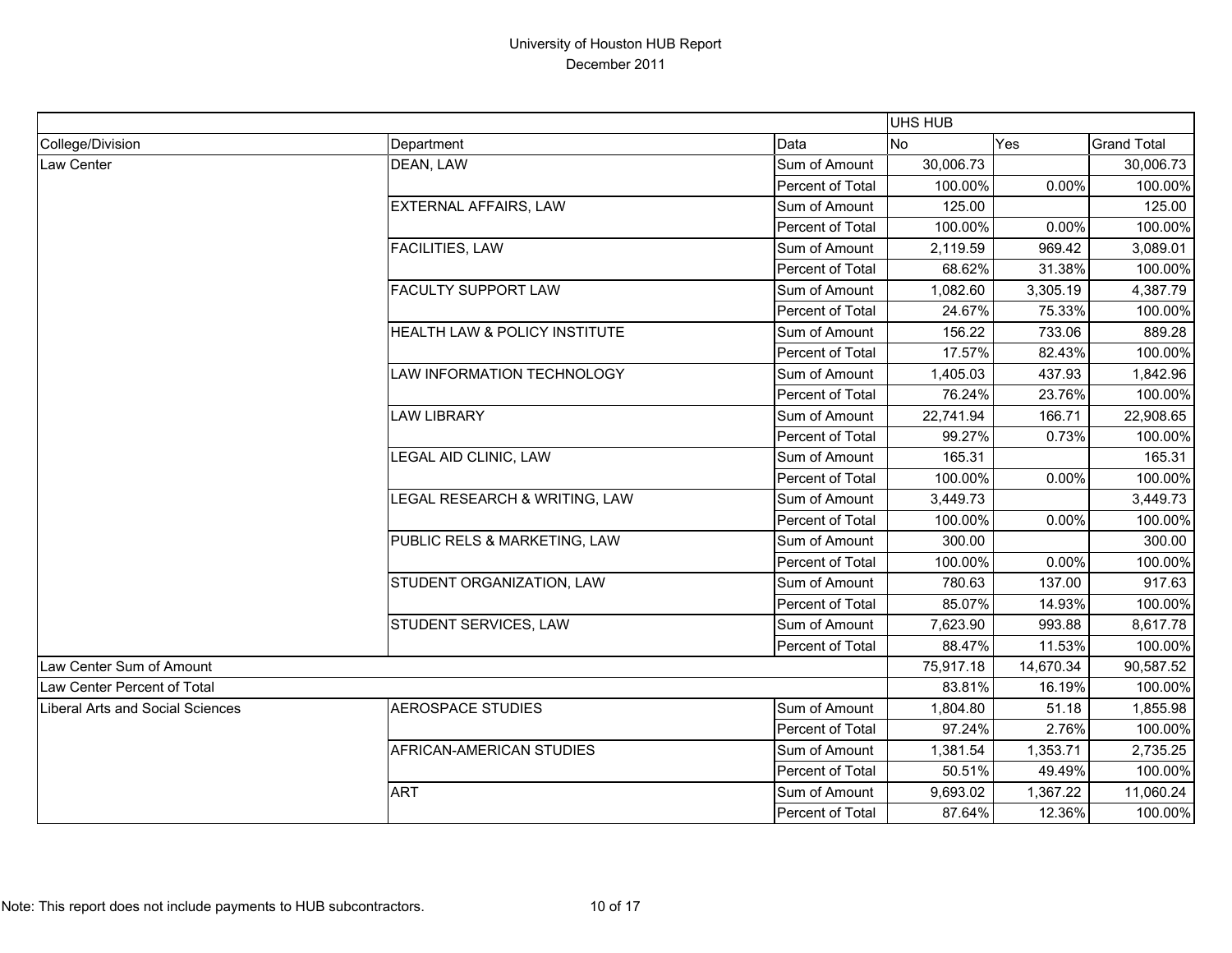|                                  |                                  |                         | <b>UHS HUB</b> |           |                    |
|----------------------------------|----------------------------------|-------------------------|----------------|-----------|--------------------|
| College/Division                 | Department                       | Data                    | <b>No</b>      | Yes       | <b>Grand Total</b> |
| Liberal Arts and Social Sciences | <b>ARTE PUBLICO</b>              | Sum of Amount           | 25,957.48      | 146.37    | 26,103.85          |
|                                  |                                  | <b>Percent of Total</b> | 99.44%         | 0.56%     | 100.00%            |
|                                  | <b>BAND</b>                      | Sum of Amount           | 17,217.68      |           | 17,217.68          |
|                                  |                                  | Percent of Total        | 100.00%        | 0.00%     | 100.00%            |
|                                  | <b>BLAFFER GALLERY</b>           | Sum of Amount           | 3.385.04       | 130.75    | 3,515.79           |
|                                  |                                  | Percent of Total        | 96.28%         | 3.72%     | 100.00%            |
|                                  | CENTER FOR PUBLIC HISTORY        | Sum of Amount           | 1,154.00       | 56.09     | 1,210.09           |
|                                  |                                  | Percent of Total        | 95.36%         | 4.64%     | 100.00%            |
|                                  | CENTER FOR PUBLIC POLICY         | Sum of Amount           | 20,046.08      | 92.02     | 20,138.10          |
|                                  |                                  | Percent of Total        | 99.54%         | 0.46%     | 100.00%            |
|                                  | <b>COMMUNICATION</b>             | Sum of Amount           | 5,189.09       | 2,113.09  | 7,302.18           |
|                                  |                                  | Percent of Total        | 71.06%         | 28.94%    | 100.00%            |
|                                  | <b>COMMUNICATIONS DISORDERS</b>  | Sum of Amount           | 1,721.76       | 305.03    | 2,026.79           |
|                                  |                                  | Percent of Total        | 84.95%         | 15.05%    | 100.00%            |
|                                  | COMPARATIVE CULTURAL STUDIES     | Sum of Amount           | 1,217.35       | 80.46     | 1,297.81           |
|                                  |                                  | Percent of Total        | 93.80%         | 6.20%     | 100.00%            |
|                                  | <b>CWMCA CENTER FOR THE ARTS</b> | Sum of Amount           | 5,366.26       | 344.65    | 5,710.91           |
|                                  |                                  | Percent of Total        | 93.97%         | 6.03%     | 100.00%            |
|                                  | DEAN, LIBERAL ARTS & SOC SCI     | Sum of Amount           | 3,954.42       | 1,330.86  | 5,285.28           |
|                                  |                                  | Percent of Total        | 74.82%         | 25.18%    | 100.00%            |
|                                  | <b>ECONOMICS</b>                 | Sum of Amount           | 8,367.48       | 2,932.26  | 11,299.74          |
|                                  |                                  | Percent of Total        | 74.05%         | 25.95%    | 100.00%            |
|                                  | <b>ENGLISH</b>                   | Sum of Amount           | 15,604.37      | 22,755.14 | 38,359.51          |
|                                  |                                  | Percent of Total        | 40.68%         | 59.32%    | 100.00%            |
|                                  | HEALTH AND HUMAN PERFORMANCE     | Sum of Amount           | 23,031.20      | 1,976.58  | 25,007.78          |
|                                  |                                  | Percent of Total        | 92.10%         | 7.90%     | 100.00%            |
|                                  | <b>HISPANIC STUDIES</b>          | Sum of Amount           | 908.44         | 341.17    | 1,249.61           |
|                                  |                                  | Percent of Total        | 72.70%         | 27.30%    | 100.00%            |
|                                  | <b>HISTORY</b>                   | Sum of Amount           | 4,798.69       | 411.55    | 5,210.24           |
|                                  |                                  | Percent of Total        | 92.10%         | 7.90%     | 100.00%            |
|                                  | <b>MEXICAN-AMERICAN STUDIES</b>  | Sum of Amount           | 1,140.93       | 1,809.77  | 2,950.70           |
|                                  |                                  | Percent of Total        | 38.67%         | 61.33%    | 100.00%            |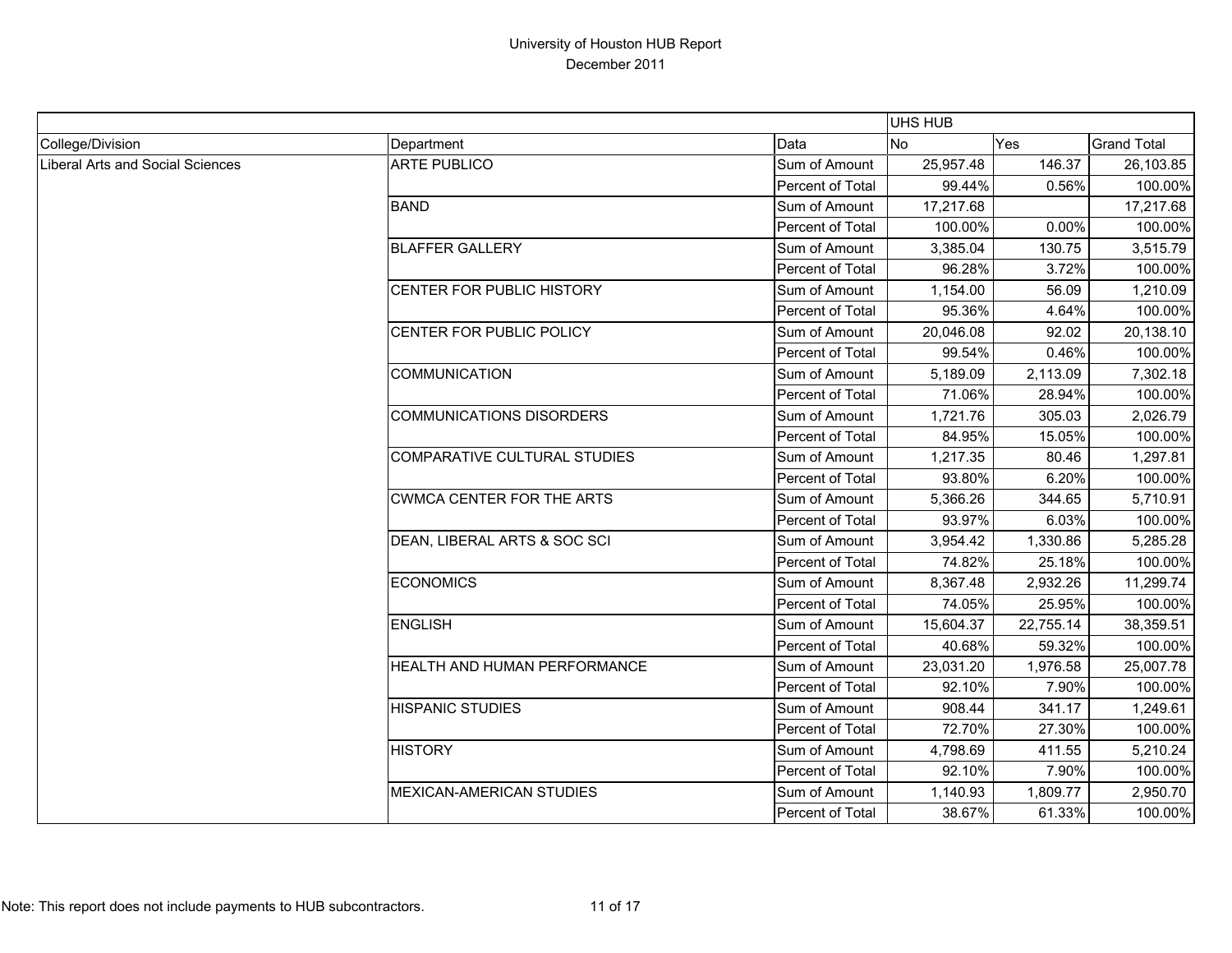|                                                   |                                   |                         | UHS HUB    |           |                    |
|---------------------------------------------------|-----------------------------------|-------------------------|------------|-----------|--------------------|
| College/Division                                  | Department                        | Data                    | <b>No</b>  | Yes       | <b>Grand Total</b> |
| <b>Liberal Arts and Social Sciences</b>           | MODERN AND CLASSICAL LANGUAGES    | Sum of Amount           | 1,256.76   | 456.72    | 1,713.48           |
|                                                   |                                   | Percent of Total        | 73.35%     | 26.65%    | 100.00%            |
|                                                   | <b>MUSIC</b>                      | Sum of Amount           | 18,208.78  | 2,388.72  | 20,597.50          |
|                                                   |                                   | Percent of Total        | 88.40%     | 11.60%    | 100.00%            |
|                                                   | PHILOSOPHY                        | Sum of Amount           | 205.72     | 9.42      | 215.14             |
|                                                   |                                   | Percent of Total        | 95.62%     | 4.38%     | 100.00%            |
|                                                   | POLITICAL SCIENCE                 | Sum of Amount           | 1,143.70   | 1,560.89  | 2,704.59           |
|                                                   |                                   | <b>Percent of Total</b> | 42.29%     | 57.71%    | 100.00%            |
|                                                   | <b>PSYCHOLOGY</b>                 | Sum of Amount           | 52,499.59  | 9,507.40  | 62,006.99          |
|                                                   |                                   | Percent of Total        | 84.67%     | 15.33%    | 100.00%            |
|                                                   | PUBLIC ADMINISTRATION PROGRAM     | Sum of Amount           |            | 10.95     | 10.95              |
|                                                   |                                   | Percent of Total        | 0.00%      | 100.00%   | 100.00%            |
|                                                   | <b>RELIGIOUS STUDIES</b>          | Sum of Amount           |            | 351.39    | 351.39             |
|                                                   |                                   | Percent of Total        | 0.00%      | 100.00%   | 100.00%            |
|                                                   | SOCIOLOGY                         | Sum of Amount           | 582.98     | 1,359.78  | 1,942.76           |
|                                                   |                                   | Percent of Total        | 30.01%     | 69.99%    | 100.00%            |
|                                                   | <b>THEATER</b>                    | Sum of Amount           | 15,269.88  | 1,206.65  | 16,476.53          |
|                                                   |                                   | <b>Percent of Total</b> | 92.68%     | 7.32%     | 100.00%            |
|                                                   | <b>WOMEN'S STUDIES PROGRAM</b>    | Sum of Amount           | 104.00     | 152.99    | 256.99             |
|                                                   |                                   | Percent of Total        | 40.47%     | 59.53%    | 100.00%            |
|                                                   | <b>WRITING CENTER</b>             | Sum of Amount           | 332.02     | 308.83    | 640.85             |
|                                                   |                                   | Percent of Total        | 51.81%     | 48.19%    | 100.00%            |
| Liberal Arts and Social Sciences Sum of Amount    |                                   |                         | 241,543.06 | 54,911.64 | 296,454.70         |
| Liberal Arts and Social Sciences Percent of Total |                                   |                         | 81.48%     | 18.52%    | 100.00%            |
| Library                                           | UNIVERSITY LIBRARIES              | Sum of Amount           | 839,587.63 | 40,216.80 | 879,804.43         |
|                                                   |                                   | Percent of Total        | 95.43%     | 4.57%     | 100.00%            |
| Library Sum of Amount                             |                                   |                         | 839,587.63 | 40,216.80 | 879,804.43         |
| Library Percent of Total                          |                                   |                         | 95.43%     | 4.57%     | 100.00%            |
| Natural Science and Mathematics                   | <b>BIOLOGY &amp; BIOCHEMISTRY</b> | Sum of Amount           | 99,068.66  | 18,171.21 | 117,239.87         |
|                                                   |                                   | Percent of Total        | 84.50%     | 15.50%    | 100.00%            |
|                                                   | <b>CHEMISTRY</b>                  | Sum of Amount           | 54,882.01  | 3,495.81  | 58,377.82          |
|                                                   |                                   | Percent of Total        | 94.01%     | 5.99%     | 100.00%            |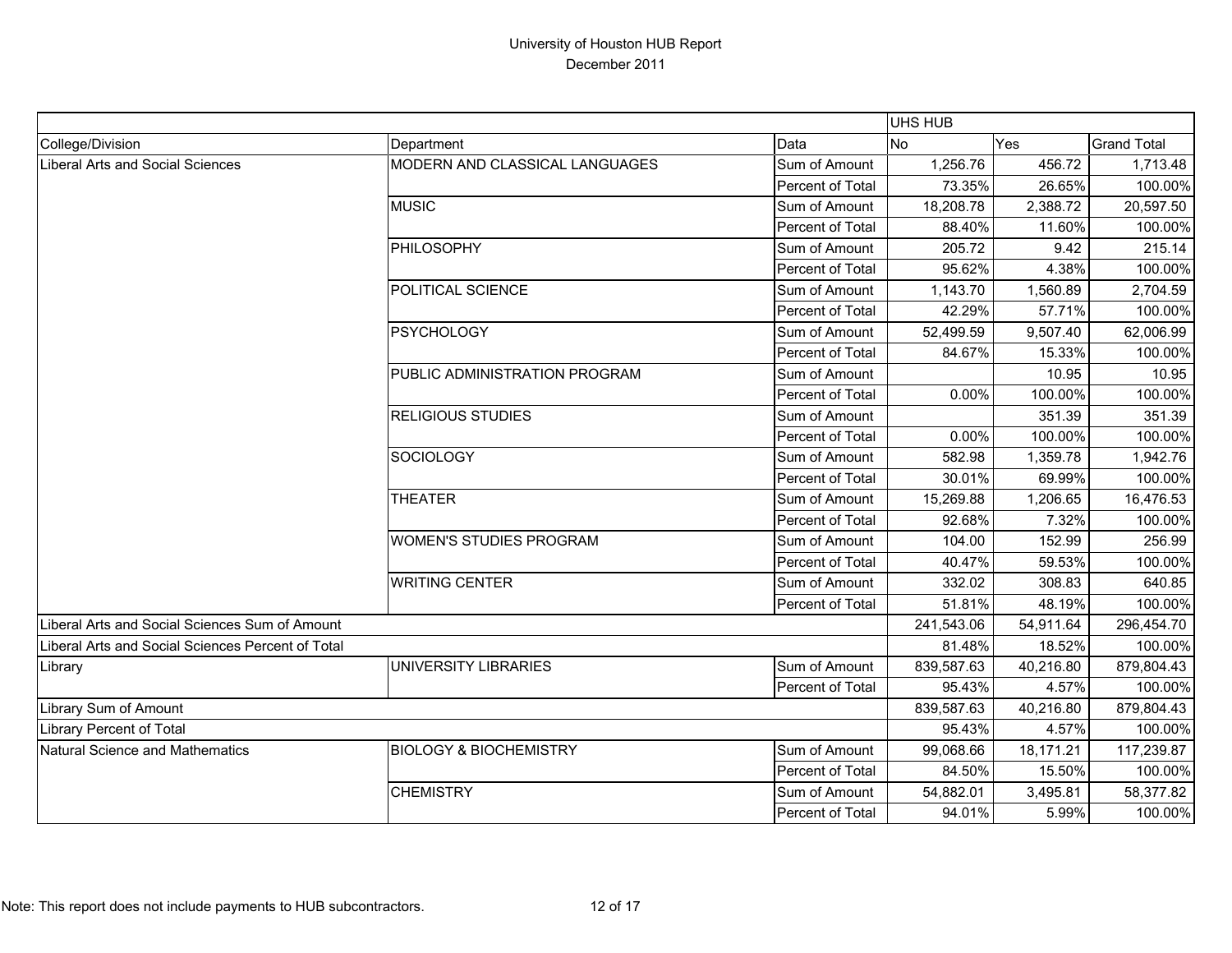|                                                  |                                               |                  | <b>UHS HUB</b> |            |                    |
|--------------------------------------------------|-----------------------------------------------|------------------|----------------|------------|--------------------|
| College/Division                                 | Department                                    | Data             | <b>No</b>      | Yes        | <b>Grand Total</b> |
| Natural Science and Mathematics                  | <b>COMPUTER SCIENCE</b>                       | Sum of Amount    | 21,568.33      | 2,152.32   | 23,720.65          |
|                                                  |                                               | Percent of Total | 90.93%         | 9.07%      | 100.00%            |
|                                                  | CTR FOR NUCLEAR RECEPTORS & CELL SIGNALING    | Sum of Amount    | 83,280.55      | 1,623.73   | 84,904.28          |
|                                                  |                                               | Percent of Total | 98.09%         | 1.91%      | 100.00%            |
|                                                  | DEAN, NATURAL SCIENCE & MATHE                 | Sum of Amount    | 31,019.16      | 1,746.91   | 32,766.07          |
|                                                  |                                               | Percent of Total | 94.67%         | 5.33%      | 100.00%            |
|                                                  | EARTH AND ATMOSPHERIC SCIENCES                | Sum of Amount    | 102,643.11     | 24,475.85  | 127,118.96         |
|                                                  |                                               | Percent of Total | 80.75%         | 19.25%     | 100.00%            |
|                                                  | INST FOR MULTIDIM AIR QUALITY STUDIES (IMAQS) | Sum of Amount    | 10,448.38      | 540.00     | 10,988.38          |
|                                                  |                                               | Percent of Total | 95.09%         | 4.91%      | 100.00%            |
|                                                  | <b>MATHEMATICS</b>                            | Sum of Amount    | 13,746.99      | 1,389.53   | 15,136.52          |
|                                                  |                                               | Percent of Total | 90.82%         | 9.18%      | 100.00%            |
|                                                  | PHYSICS                                       | Sum of Amount    | 65,410.68      | 4,507.75   | 69,918.43          |
|                                                  |                                               | Percent of Total | 93.55%         | 6.45%      | 100.00%            |
| Natural Science and Mathematics Sum of Amount    |                                               | 482,067.87       | 58,103.11      | 540,170.98 |                    |
| Natural Science and Mathematics Percent of Total |                                               |                  | 89.24%         | 10.76%     | 100.00%            |
| Optometry                                        | <b>DEAN, OPTOMETRY</b>                        | Sum of Amount    | 35,873.38      | 4,545.14   | 40,418.52          |
|                                                  |                                               | Percent of Total | 88.75%         | 11.25%     | 100.00%            |
|                                                  | OPT VISION SCIENCES                           | Sum of Amount    | 12,245.60      | 171.70     | 12,417.30          |
|                                                  |                                               | Percent of Total | 98.62%         | 1.38%      | 100.00%            |
|                                                  | OPTOMETRY CLINIC                              | Sum of Amount    | 90,519.93      | 8,330.36   | 98,850.29          |
|                                                  |                                               | Percent of Total | 91.57%         | 8.43%      | 100.00%            |
| Optometry Sum of Amount                          |                                               |                  | 138,638.91     | 13,047.20  | 151,686.11         |
| Optometry Percent of Total                       |                                               |                  | 91.40%         | 8.60%      | 100.00%            |
| Pharmacy                                         | <b>CLINICAL PHARMACY &amp; ADMINISTRA</b>     | Sum of Amount    | 11,334.53      | 1,638.54   | 12,973.07          |
|                                                  |                                               | Percent of Total | 87.37%         | 12.63%     | 100.00%            |
|                                                  | <b>DEAN, PHARMACY</b>                         | Sum of Amount    | 18,107.72      | 2,084.82   | 20,192.54          |
|                                                  |                                               | Percent of Total | 89.68%         | 10.32%     | 100.00%            |
|                                                  | PHARMACOLOGICAL & PHARMACEUTIC                | Sum of Amount    | 28,255.42      | 1,181.92   | 29,437.34          |
|                                                  |                                               | Percent of Total | 95.98%         | 4.02%      | 100.00%            |
| Pharmacy Sum of Amount                           |                                               |                  | 57,697.67      | 4,905.28   | 62,602.95          |
| Pharmacy Percent of Total                        |                                               |                  | 92.16%         | 7.84%      | 100.00%            |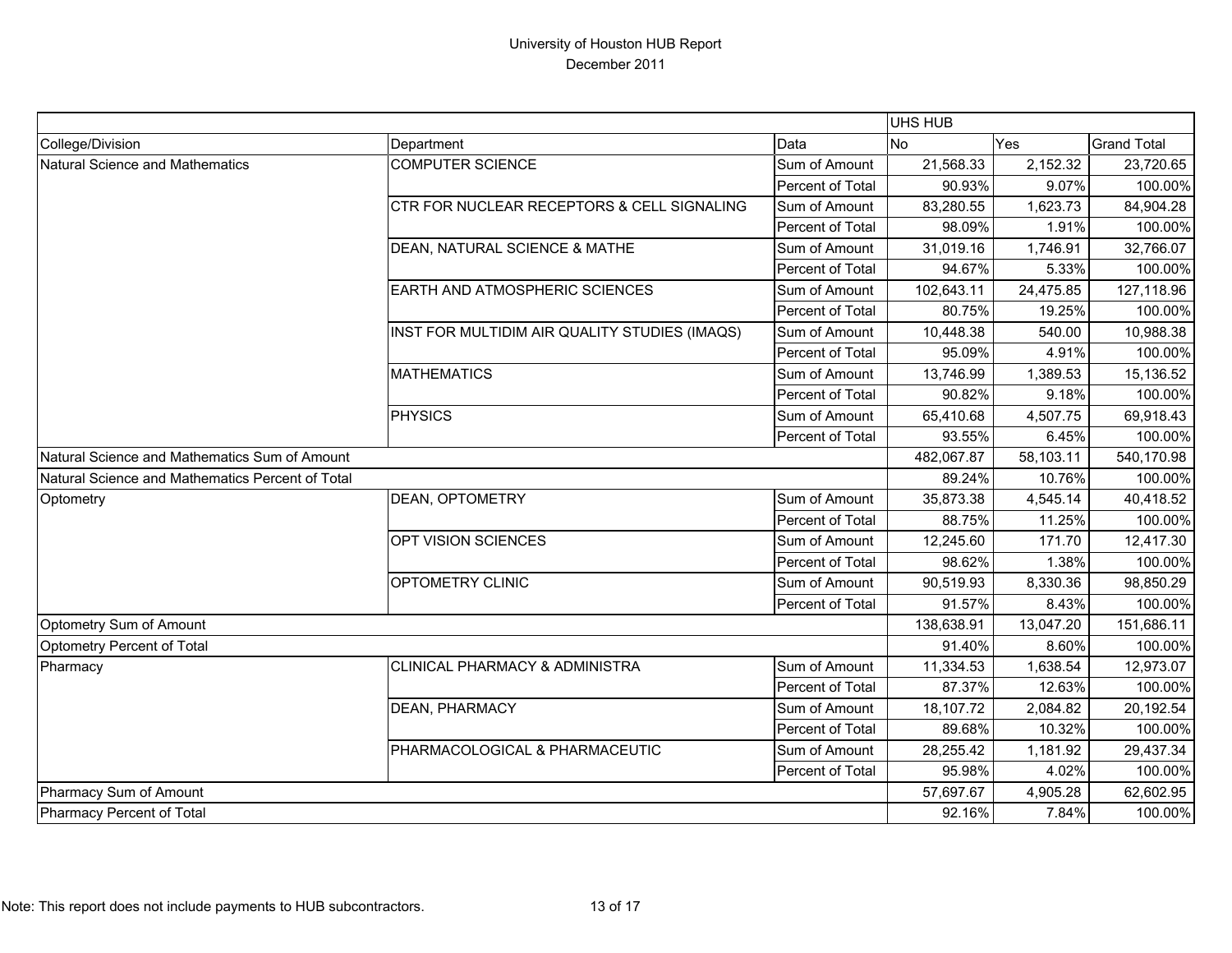|                           |                                                |                         | UHS HUB   |            |                                                                                                                                                                                        |
|---------------------------|------------------------------------------------|-------------------------|-----------|------------|----------------------------------------------------------------------------------------------------------------------------------------------------------------------------------------|
| College/Division          | Department                                     | Data                    | <b>No</b> | Yes        | <b>Grand Total</b>                                                                                                                                                                     |
| Research                  | ANIMAL CARE OPERATIONS                         | Sum of Amount           | 22,611.89 | 2,543.86   | 25, 155.75                                                                                                                                                                             |
|                           |                                                | <b>Percent of Total</b> | 89.89%    | 10.11%     | 100.00%                                                                                                                                                                                |
|                           | CENTER FOR ADVANCED MATERIALS                  | Sum of Amount           | 1,813.98  | 63.99      | 1,877.97                                                                                                                                                                               |
|                           |                                                | Percent of Total        | 96.59%    | 3.41%      | 100.00%                                                                                                                                                                                |
|                           | <b>CTR FOR BIOMED/ENVIRON GENOMIC</b>          | Sum of Amount           | 7,164.77  | 174.99     | 7,339.76                                                                                                                                                                               |
|                           |                                                | Percent of Total        | 97.62%    | 2.38%      | 100.00%                                                                                                                                                                                |
|                           | <b>GRANTS AND CONTRACTS</b>                    | Sum of Amount           | 107.50    |            |                                                                                                                                                                                        |
|                           |                                                | Percent of Total        | 100.00%   | 0.00%      |                                                                                                                                                                                        |
|                           | <b>HOUSTON COASTAL CENTER</b>                  | Sum of Amount           | 377.93    |            |                                                                                                                                                                                        |
|                           |                                                | Percent of Total        | 100.00%   | 0.00%      |                                                                                                                                                                                        |
|                           | INSTITUTE FOR MOLECULAR DESIGN                 | Sum of Amount           | 2,065.57  |            | 2,065.57                                                                                                                                                                               |
|                           |                                                | Percent of Total        | 100.00%   | 0.00%      |                                                                                                                                                                                        |
|                           | <b>INSTITUTE FOR NANOENERGY</b>                | Sum of Amount           | 4,216.71  |            | 4,216.71                                                                                                                                                                               |
|                           |                                                | Percent of Total        | 100.00%   | 0.00%      |                                                                                                                                                                                        |
|                           | <b>OFFICE OF TECHNOLOGY MANAGEMENT</b>         | Sum of Amount           | 75,755.93 |            | 75,755.93                                                                                                                                                                              |
|                           |                                                | Percent of Total        | 100.00%   | 0.00%      |                                                                                                                                                                                        |
|                           | <b>RESEARCH DIVISION OFFICE</b>                | Sum of Amount           | 5,943.33  | 798.53     | 107.50<br>100.00%<br>377.93<br>100.00%<br>100.00%<br>100.00%<br>100.00%<br>6,741.86<br>100.00%<br>90.94<br>100.00%<br>2,434.86<br>100.00%<br>686.83<br>100.00%<br>13,387.50<br>100.00% |
|                           |                                                | <b>Percent of Total</b> | 88.16%    | 11.84%     |                                                                                                                                                                                        |
|                           | <b>RESEARCH FINANCIAL SERVICES</b>             | Sum of Amount           | 90.94     |            |                                                                                                                                                                                        |
|                           |                                                | Percent of Total        | 100.00%   | 0.00%      |                                                                                                                                                                                        |
|                           | <b>RESEARCH INFORMATION CENTER</b>             | Sum of Amount           | 2,434.86  |            |                                                                                                                                                                                        |
|                           |                                                | Percent of Total        | 100.00%   | 0.00%      |                                                                                                                                                                                        |
|                           | <b>RESEARCH POLICIES/COMPLIANCE/COMMITTEES</b> | Sum of Amount           | 686.83    |            |                                                                                                                                                                                        |
|                           |                                                | Percent of Total        | 100.00%   | 0.00%      |                                                                                                                                                                                        |
|                           | <b>TIMES</b>                                   | Sum of Amount           | 11,111.38 | 2,276.12   |                                                                                                                                                                                        |
|                           |                                                | Percent of Total        | 83.00%    | 17.00%     |                                                                                                                                                                                        |
|                           | TX CTR SUPERCONDUCTIVITY AT UH                 | Sum of Amount           | 95,479.05 | 1,171.53   | 96,650.58                                                                                                                                                                              |
|                           |                                                | Percent of Total        | 98.79%    | 1.21%      | 100.00%                                                                                                                                                                                |
|                           | TX LEARNING/COMPUTATIONAL CTR                  | Sum of Amount           | 23,819.24 | 4,907.17   | 28,726.41                                                                                                                                                                              |
|                           |                                                | Percent of Total        | 82.92%    | 17.08%     | 100.00%                                                                                                                                                                                |
| Research Sum of Amount    |                                                | 253,679.91              | 11,936.19 | 265,616.10 |                                                                                                                                                                                        |
| Research Percent of Total |                                                | 95.51%                  | 4.49%     | 100.00%    |                                                                                                                                                                                        |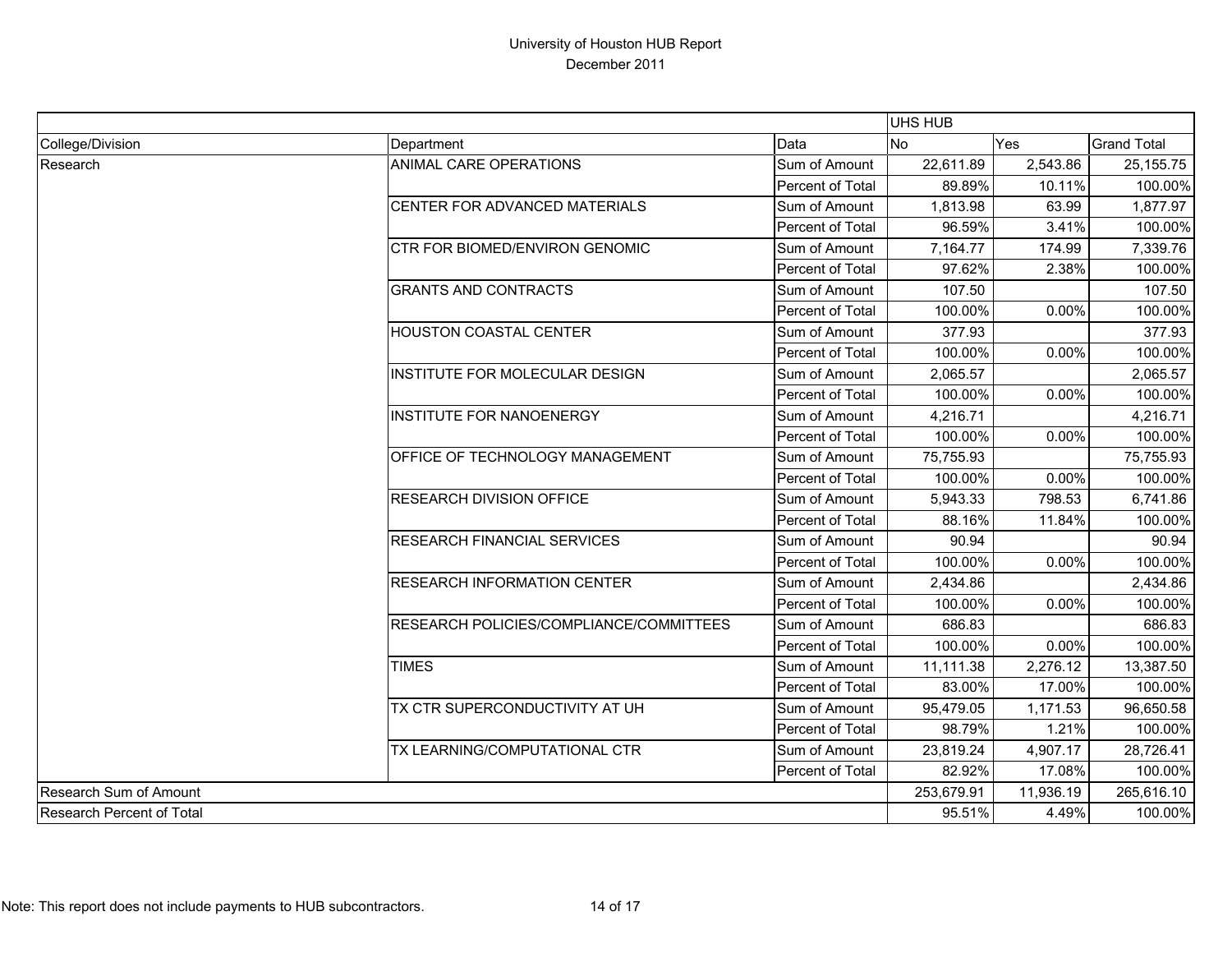|                                         |                                       | UHS HUB                                                                                                                                                                                                                              |            |                                                          |                       |  |
|-----------------------------------------|---------------------------------------|--------------------------------------------------------------------------------------------------------------------------------------------------------------------------------------------------------------------------------------|------------|----------------------------------------------------------|-----------------------|--|
| College/Division                        | Department                            | Data                                                                                                                                                                                                                                 | No         | Yes                                                      | <b>Grand Total</b>    |  |
| <b>Student Affairs</b>                  | <b>CAMPUS RECREATION</b>              | Sum of Amount                                                                                                                                                                                                                        | 26,129.07  | 6,123.31                                                 | 32,252.38             |  |
|                                         |                                       | Percent of Total                                                                                                                                                                                                                     | 81.01%     | 18.99%                                                   | 100.00%               |  |
|                                         | CENTER FOR STUDENT INVOLVEMENT        | Sum of Amount                                                                                                                                                                                                                        | 17,981.18  | 9.99                                                     | 17,991.17             |  |
|                                         |                                       | Percent of Total                                                                                                                                                                                                                     | 99.94%     | 0.06%                                                    | 100.00%               |  |
|                                         | CHILDREN'S LEARNING CENTER            | Sum of Amount                                                                                                                                                                                                                        | 6,211.75   | 1,011.88                                                 | 7,223.63              |  |
|                                         |                                       | Percent of Total                                                                                                                                                                                                                     | 85.99%     | 14.01%                                                   | 100.00%               |  |
|                                         | <b>COUNSELING AND PSYCH SVCS</b>      | Sum of Amount                                                                                                                                                                                                                        | 564.82     | 258.79                                                   | 823.61                |  |
|                                         |                                       | Percent of Total                                                                                                                                                                                                                     | 68.58%     | 31.42%                                                   | 100.00%               |  |
|                                         | CTR FOR LEADERSHIP & FSL              | Sum of Amount                                                                                                                                                                                                                        | 2,208.73   | 78.86                                                    | 2,287.59              |  |
|                                         |                                       | Percent of Total                                                                                                                                                                                                                     | 96.55%     | 3.45%                                                    | 100.00%               |  |
|                                         | <b>DEAN OF STUDENTS</b>               | Sum of Amount                                                                                                                                                                                                                        | 6,085.57   | 3,950.86                                                 | 10,036.43             |  |
|                                         |                                       | Percent of Total                                                                                                                                                                                                                     | 60.63%     | 39.37%                                                   | 100.00%               |  |
|                                         | <b>RELIGION CENTER</b>                | Sum of Amount                                                                                                                                                                                                                        | 187.69     |                                                          | 187.69                |  |
|                                         |                                       | Percent of Total                                                                                                                                                                                                                     | 100.00%    | 0.00%                                                    | 100.00%               |  |
|                                         | <b>RESIDENTIAL LIFE &amp; HOUSING</b> | Sum of Amount                                                                                                                                                                                                                        | 15,732.83  | 1,829.36                                                 |                       |  |
|                                         |                                       | Percent of Total                                                                                                                                                                                                                     | 89.58%     | 10.42%                                                   | 100.00%               |  |
|                                         | <b>STUDENT AFFAIRS</b>                | Sum of Amount                                                                                                                                                                                                                        | 11,051.54  | 792.28<br>6.69%<br>19,692.03<br>41.87%<br>0.00%<br>76.84 | 11,843.82             |  |
|                                         |                                       | Percent of Total                                                                                                                                                                                                                     | 93.31%     |                                                          | 100.00%               |  |
|                                         | STUDENT HEALTH CENTER                 | Sum of Amount                                                                                                                                                                                                                        | 27,338.54  |                                                          | 47,030.57             |  |
|                                         |                                       | Percent of Total                                                                                                                                                                                                                     | 58.13%     |                                                          | 100.00%               |  |
|                                         | STUDENT PHARMACY                      | Sum of Amount                                                                                                                                                                                                                        | 285.00     |                                                          | 285.00                |  |
|                                         |                                       | Percent of Total                                                                                                                                                                                                                     | 100.00%    |                                                          | 100.00%               |  |
|                                         | <b>STUDENT PUBLICATIONS</b>           | Sum of Amount<br>Percent of Total<br>UNIVERSITY CAREER SERVICES<br>Sum of Amount<br>Percent of Total<br>UNIVERSITY CENTER<br>Sum of Amount<br>Percent of Total<br>Sum of Amount<br>CENTER FOR APPLIED TECHNOLOGY<br>Percent of Total | 5,086.70   |                                                          | 5,163.54              |  |
|                                         |                                       |                                                                                                                                                                                                                                      | 98.51%     | 1.49%                                                    | 100.00%               |  |
|                                         |                                       |                                                                                                                                                                                                                                      | 851.79     | 466.70                                                   | 17,562.19<br>1,318.49 |  |
|                                         |                                       |                                                                                                                                                                                                                                      | 64.60%     | 35.40%                                                   | 100.00%               |  |
|                                         |                                       |                                                                                                                                                                                                                                      | 125,721.88 | 1,222.76                                                 | 126,944.64            |  |
|                                         |                                       |                                                                                                                                                                                                                                      | 99.04%     | 0.96%                                                    | 100.00%               |  |
| <b>Student Affairs Sum of Amount</b>    |                                       | 245,437.09                                                                                                                                                                                                                           | 35,513.66  | 280,950.75                                               |                       |  |
| <b>Student Affairs Percent of Total</b> |                                       | 87.36%                                                                                                                                                                                                                               | 12.64%     | 100.00%                                                  |                       |  |
| Technology                              |                                       |                                                                                                                                                                                                                                      | 3,063.33   |                                                          | 3,063.33              |  |
|                                         |                                       |                                                                                                                                                                                                                                      | 100.00%    | 0.00%                                                    | 100.00%               |  |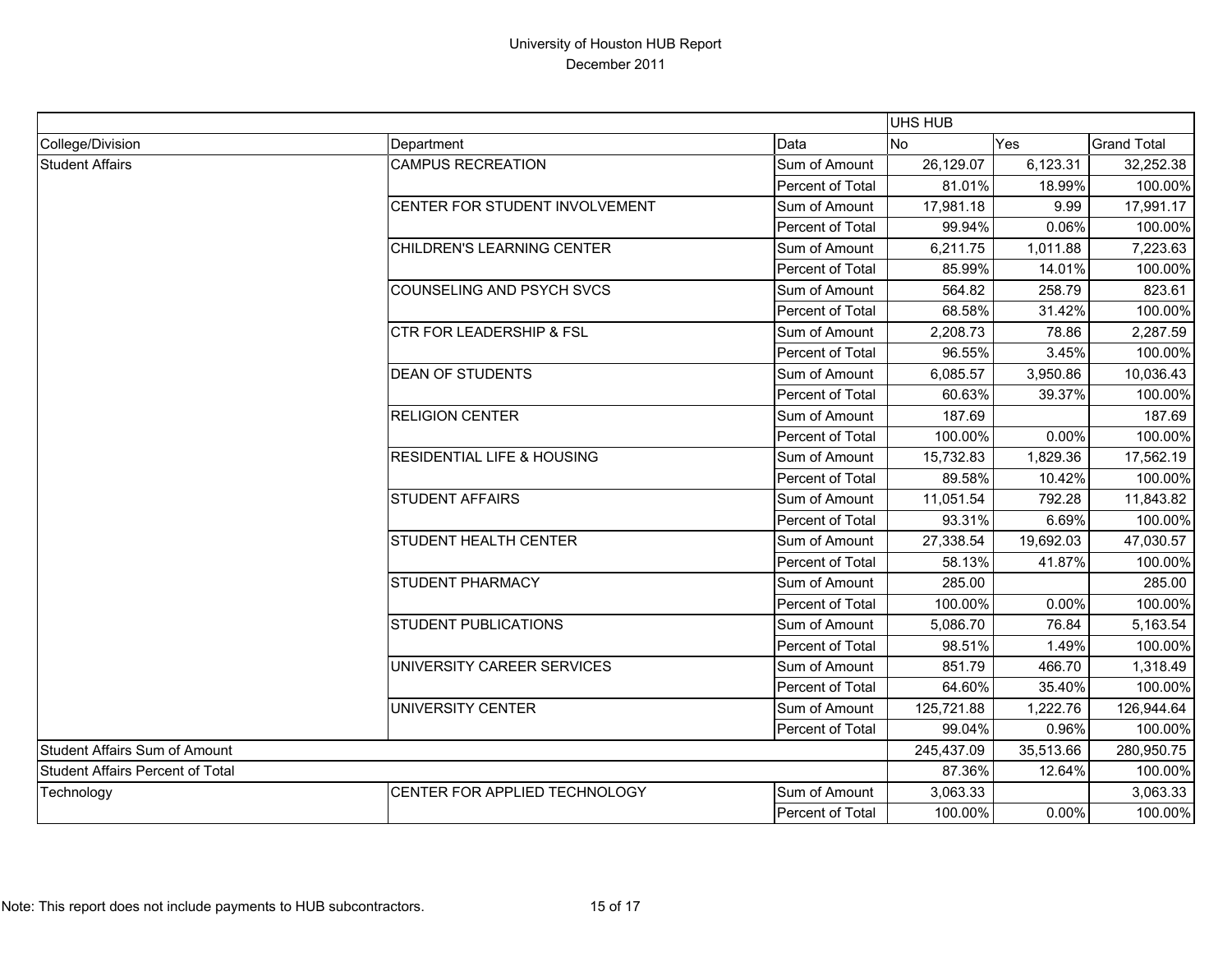|                                    |                                           |                  | UHS HUB    |           |                    |
|------------------------------------|-------------------------------------------|------------------|------------|-----------|--------------------|
| College/Division                   | Department                                | Data             | <b>No</b>  | Yes       | <b>Grand Total</b> |
| Technology                         | CENTER FOR FUTURE OF HEALTH               | Sum of Amount    | 15.00      |           | 15.00              |
|                                    |                                           | Percent of Total | 100.00%    | 0.00%     | 100.00%            |
|                                    | CENTER FOR LIFE SCIENCES TECH             | Sum of Amount    | 944.46     | 824.40    | 1,768.86           |
|                                    |                                           | Percent of Total | 53.39%     | 46.61%    | 100.00%            |
|                                    | CENTER FOR TECHNOLOGY LITERACY            | Sum of Amount    | 50,525.73  |           | 50,525.73          |
|                                    |                                           | Percent of Total | 100.00%    | 0.00%     | 100.00%            |
|                                    | <b>CONSTRUCTION MANAGEMENT</b>            | Sum of Amount    | 162.13     |           | 162.13             |
|                                    |                                           | Percent of Total | 100.00%    | 0.00%     | 100.00%            |
|                                    | DEAN, TECHNOLOGY                          | Sum of Amount    | 17,888.44  | 21,769.65 | 39,658.09          |
|                                    |                                           | Percent of Total | 45.11%     | 54.89%    | 100.00%            |
|                                    | <b>ENGINEERING TECHNOLOGY</b>             | Sum of Amount    | 13,333.99  | 2,125.82  | 15,459.81          |
|                                    |                                           | Percent of Total | 86.25%     | 13.75%    | 100.00%            |
|                                    | HUMAN DEVELOP AND CONSUMER SCI            | Sum of Amount    | 6,491.59   | 1,520.16  | 8,011.75           |
|                                    |                                           | Percent of Total | 81.03%     | 18.97%    | 100.00%            |
|                                    | <b>INFORMATION &amp; LOGISTICS TECH</b>   | Sum of Amount    | 12,460.20  | 3,450.82  | 15,911.02          |
|                                    |                                           | Percent of Total | 78.31%     | 21.69%    | 100.00%            |
|                                    | TX MANUFACTURING ASSISTANCE CTR (TMAC)    | Sum of Amount    | 334.88     | 119.24    | 454.12             |
|                                    |                                           | Percent of Total | 73.74%     | 26.26%    | 100.00%            |
| Technology Sum of Amount           |                                           |                  | 105,219.75 | 29,810.09 | 135,029.84         |
| <b>Technology Percent of Total</b> |                                           |                  | 77.92%     | 22.08%    | 100.00%            |
| <b>University Advancement</b>      | <b>ANNUAL GIVING</b>                      | Sum of Amount    | 11,204.25  | 272.35    | 11,476.60          |
|                                    |                                           | Percent of Total | 97.63%     | 2.37%     | 100.00%            |
|                                    | <b>DEVELOPMENT</b>                        | Sum of Amount    | 19,691.75  | 41.85     | 19,733.60          |
|                                    |                                           | Percent of Total | 99.79%     | 0.21%     | 100.00%            |
|                                    | <b>DONOR &amp; ALUMNI RECORDS</b>         | Sum of Amount    | 1,179.05   |           | 1,179.05           |
|                                    |                                           | Percent of Total | 100.00%    | 0.00%     | 100.00%            |
|                                    | MARKETING-ADVANCEMENT                     | Sum of Amount    | 37,536.88  | 4,359.04  | 41,895.92          |
|                                    |                                           | Percent of Total | 89.60%     | 10.40%    | 100.00%            |
|                                    | PLANNED GIVING                            | Sum of Amount    | 14,935.21  |           | 14,935.21          |
|                                    |                                           | Percent of Total | 100.00%    | $0.00\%$  | 100.00%            |
|                                    | <b>PROSPECT MANAGEMENT &amp; RESEARCH</b> | Sum of Amount    | 13,687.20  |           | 13,687.20          |
|                                    |                                           | Percent of Total | 100.00%    | 0.00%     | 100.00%            |